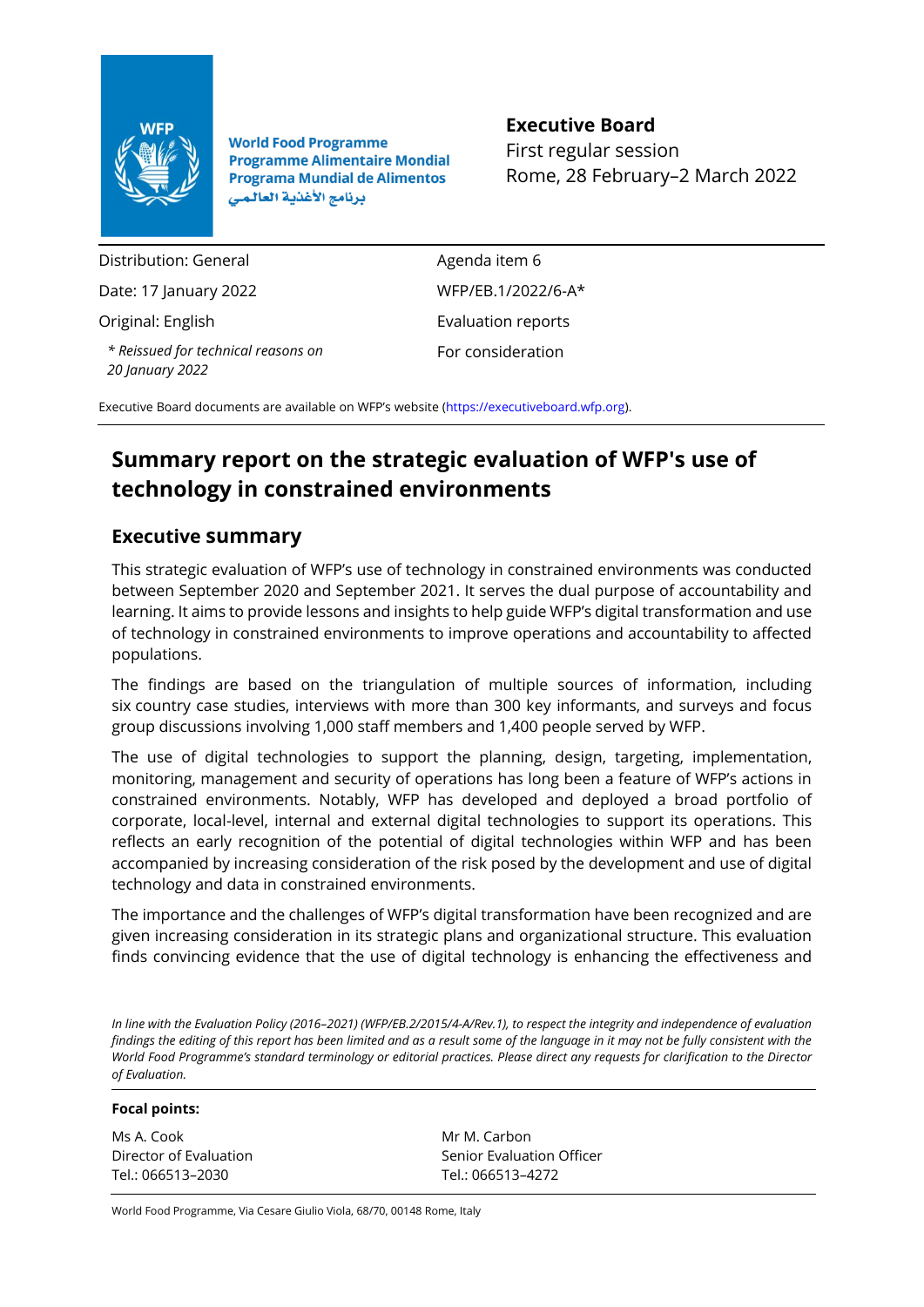efficiency of WFP operations. It observes important progress towards addressing data protection and cyber-security risks through rapidly expanding processes, policies and practical guidelines.

Acknowledging the unique expertise and experience of WFP, this evaluation finds that strategic clarity is lacking both in terms of a coherent direction for digital transformation and in terms of clear positioning on contentious issues pertaining to humanitarian technology. This includes the use of biometrics, open-source solutions, public-private partnerships and digital services to government. This lack of clarity hinders progress internally and undermines the potential for WFP to establish itself as a trusted and credible leader in humanitarian technologies.

Despite its successes, there remain fundamental challenges to the digital transformation of WFP, including fragmented governance and responsibilities, unresolved tensions between centralized technology services and the needs of country operations and the requirement for greater investment in human resources. Perhaps more fundamentally, WFP's rapidly expanding use of digital technology and processing of data are at risk of failing the people it is supposed to serve by not including them meaningfully in technology choices and assessments and by shifting the technological burden and protection risks to individuals and communities, especially in constrained environments.

WFP has demonstrated a robust strategic commitment to its digital transformation, focusing on operational efficiency. This needs to be matched by an equal focus on inclusion and protection and clear internal and external positioning on the responsible use of digital technology and data.

The report makes several recommendations, all of which require special consideration with regard to constrained environments. These include the formulation of an overall strategic vision for the use of digital technology and data in which people and protection are central concerns and the translation of this vision into clear standards, directives and practical guidance; the strengthening of governance arrangements for the digital transformation; the further development of strategies to ensure the effective protection of people and the management of risks associated with the use of digital technologies; the mainstreaming of inclusion and gender equality considerations and more meaningful engagement with communities in the development and use of digital technologies; the development of an appropriate approach to managing information and learning about WFP's use of digital technology; increased investment in capacity development relevant to basic information technology skills and data literacy; and the further development of technology partnerships.

# **Draft decision\***

The Board takes note of the summary report on the strategic evaluation of WFP's use of technology in constrained environments (WFP/EB.1/2022/6-A) and management response (WFP/EB.1/2022/6-A/Add.1) and encourages further action on the recommendations set out in the report, taking into account the considerations raised by the Board during its discussion.

<sup>\*</sup> This is a draft decision. For the final decision adopted by the Board, please refer to the decisions and recommendations document issued at the end of the session.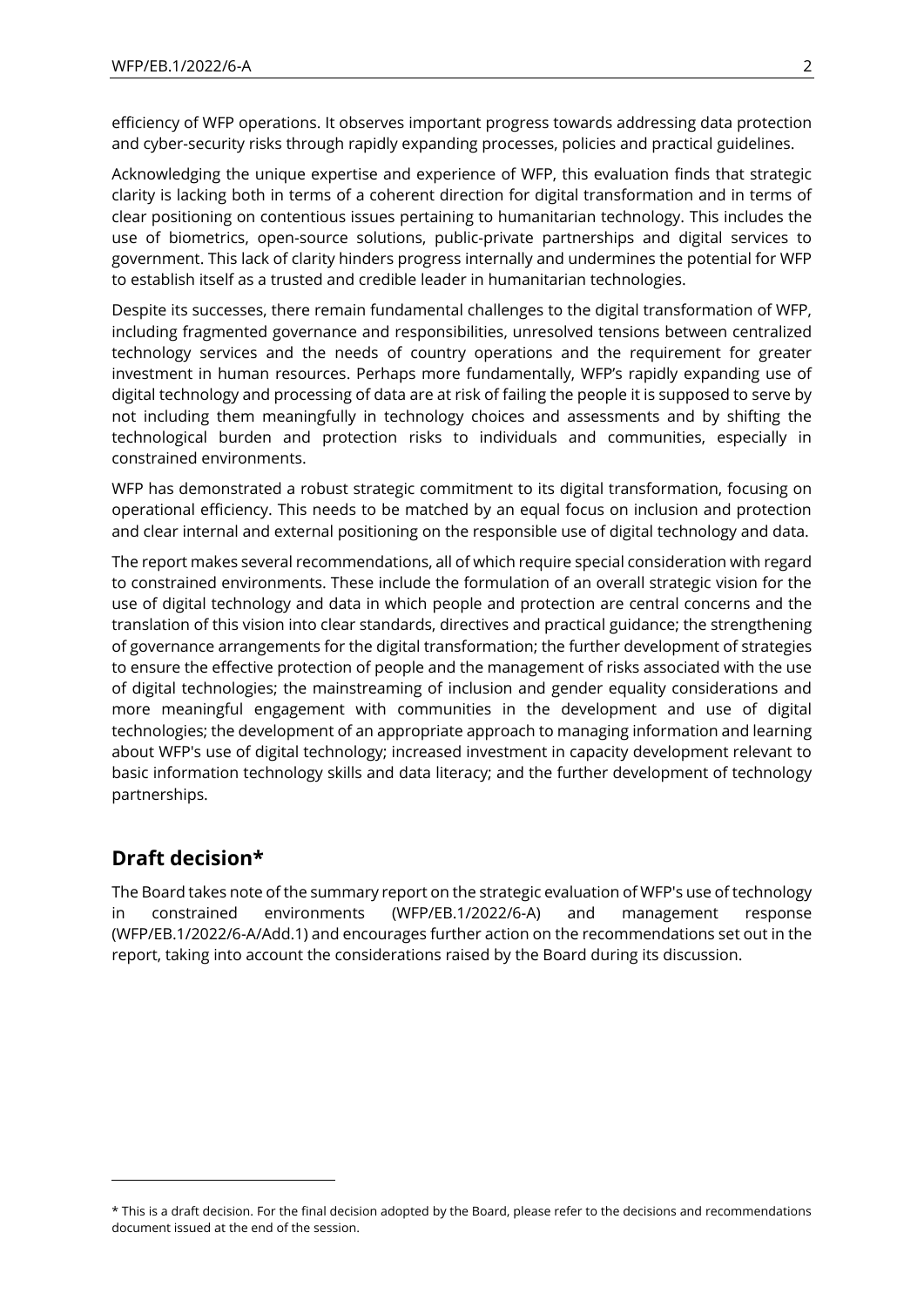# **Introduction**

#### **Evaluation features**

1. This strategic evaluation covers WFP's use of digital technologies and data in constrained environments from 2014 to 2021. The purpose of the evaluation is to assess whether WFP uses, and is equipped to use, the most appropriate digital technologies to achieve its objectives under constrained conditions and whether it has put in place appropriate measures to mitigate and manage risks to populations and operations resulting from the use of digital technologies and data in constrained environments. The evaluation considers an environment to be constrained when WFP operations face important access constraints (e.g. due to insecurity or physical obstacles) or where there are considerable barriers to the use of digital technologies (e.g. due to poor mobile network coverage or political restrictions). The conceptual framework for this evaluation considers four pillars: digital technologies, people, policies and processes and partnerships. The core evaluation questions have been formulated in the context of these four pillars (figure 1).



### **Figure 1: Evaluation questions and conceptual framework**

2. The evaluation used a mixed-methods non-experimental design leveraging conventional and participatory quantitative and qualitative methods. At the global level, the evaluation featured an extensive desk review, an online WFP staff survey with 874 respondents, 96 key informant interviews and a comparative learning exercise involving four other humanitarian organizations.<sup>1</sup> At the local level, the evaluation featured six in-depth case studies of countries selected on the basis of their regional representation and constraints in terms of humanitarian access and digital development (figure 2). The case studies involved desk reviews, 182 key informant interviews, beneficiary surveys with 1,260 beneficiaries and 137 focus group discussions, including with women, the elderly, adolescents and people with disabilities.

<sup>1</sup> The United Nations Children's Fund, the Office of the United Nations High Commissioner for Refugees, Mercy Corps and the International Federation of Red Cross and Red Crescent Societies.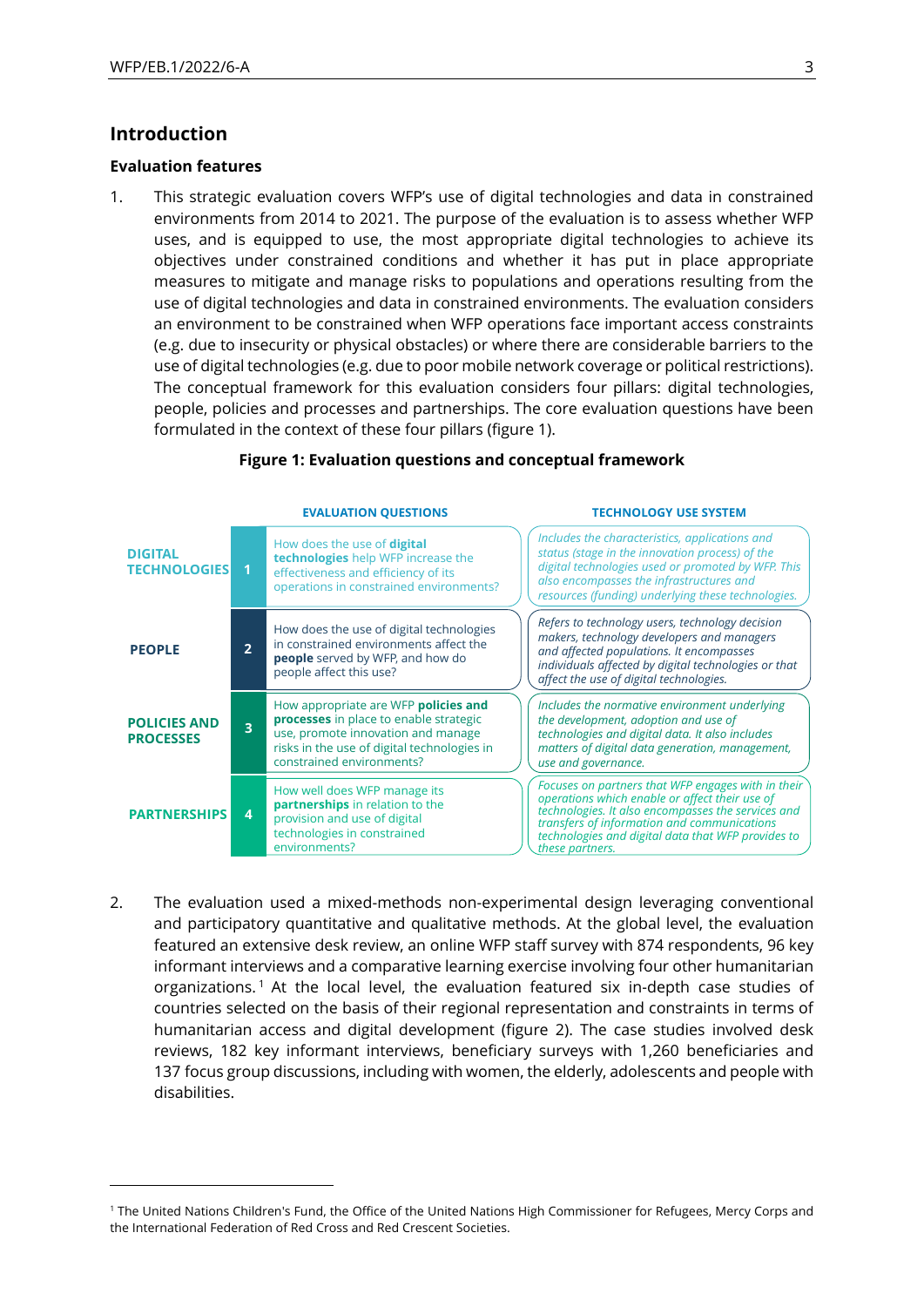

**Figure2: Case study countries and ACAPS/IDI scope**

*Sources*: *Aide à la Décision Économique.* 2021; ACAPS. 2020. *Humanitarian Access Overview*. Abbreviations: DARE = Global Initiative for Inclusive ICTs Digital Accessibility Rights Evaluation Index; IDI = International Telecommunication Union ICT Development Index

#### **Context**

- 3. Over the past decade, the humanitarian context has seen an increase in the number, scale, complexity and duration of humanitarian crises due to violent conflict, climate change, epidemics and other human-caused and natural disasters of growing proportions. With no indication of these trends changing in the near future, it is expected that humanitarian needs will continue to rise. At the same time, the humanitarian funding gap is growing, as are expectations by donors and politicians regarding transparency, accountability and value for money with regard to humanitarian assistance. Humanitarian organizations are therefore faced with rising needs across the globe as well as increasing expectations regarding costefficiency and the protection of the people they serve.
- 4. Simultaneously, the protracted nature of many contemporary crises entails that most environments in which WFP operates are constrained in one way or another as a result of fragility and extreme poverty, often linked to and compounded by conflict or other humancaused and natural disasters. In parallel and in response to these trends, WFP has made a significant shift in its approach from food aid to food assistance accompanied by a rapid increase in the scale of cash-based transfers (CBTs), which is expected to provide more people and the right people with the right assistance at the right time, while also ensuring that operations are cost-efficient.
- 5. In parallel, across the humanitarian sector digital technologies and data have been regarded as transformational factors to be used in the pursuit of the Sustainable Development Goals. Digital innovations have been deployed over the past decade to ensure internet access and connectivity to populations on the move, to enable the use of mobile money payment applications for cash-based transfers and for identity registration and verification, among other things. While technological innovation in the humanitarian sector has the potential to improve the quality and continuity of assistance and yield effectiveness and efficiency gains, it can also present major risks and uncertainties, including potential repercussions for affected populations. Digital technologies, for example, can lead to the creation of more inequality and violence, including threats to privacy as a core human right, the risk of growing disparities and imbalances through elite capture of data, the threat of identity theft and fraud and the environmental impact of technological infrastructure.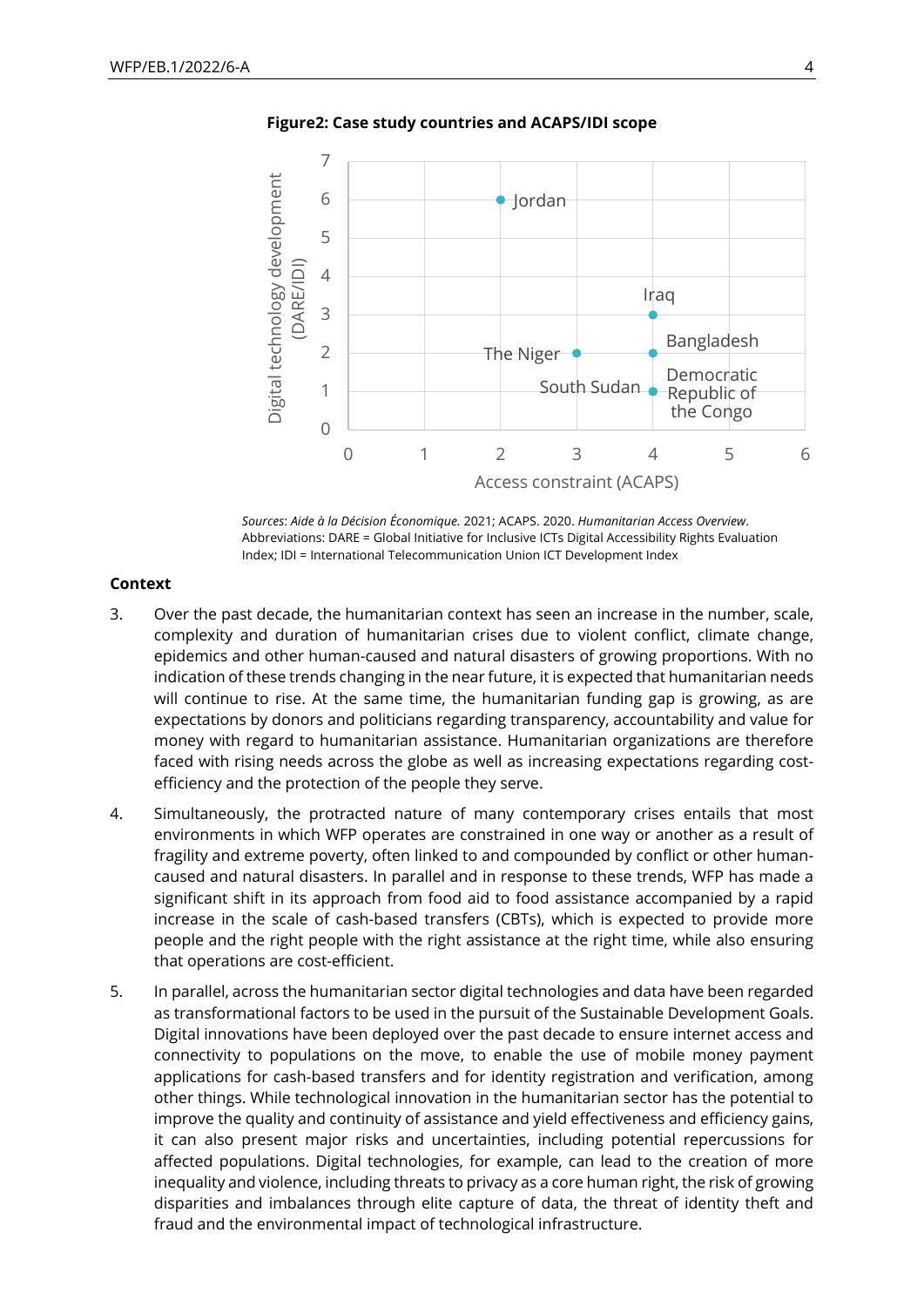#### **Subject**

6. Over the evaluation period, WFP has invested considerably in digital technologies to support the planning, design, targeting, implementation, monitoring, management and security of its operations. WFP uses and manages digital technologies throughout all focus areas and activities and across all of the environments where it works. Figure 3 shows corporate solutions and systems that are used across organizational levels and units and programmespecific solutions developed at the programme level. There are also numerous local solutions, developed at the country office level. Along with the development of key digital technologies and the increased use of digital data for programmatic decisions, WFP has developed a broad portfolio of policies and processes to guide its use and development of digital technologies. Partnerships with other actors in the humanitarian technology space have also increased during this time, including with private sector actors and governments.

### **Figure 3: Portfolio of WFP digital technology and data solutions**



*Source*: WFP, 2021

# **Evaluation findings**

#### **Digital technologies**

# *How does the use of digital technologies help WFP increase the effectiveness and efficiency of its operations in constrained environments?*

7. There is convincing evidence that the use of digital technologies and data by WFP increased the effectiveness of its operations through improved targeting, tailoring and delivery of assistance to better meet beneficiaries' needs. Digital technology has enhanced the gathering of information about people served, enabling a more objective and accurate assessment of the level of need in targeted areas. The use of digital technologies is associated with improved coordination of logistics and programme delivery, as well as streamlined monitoring and evaluation.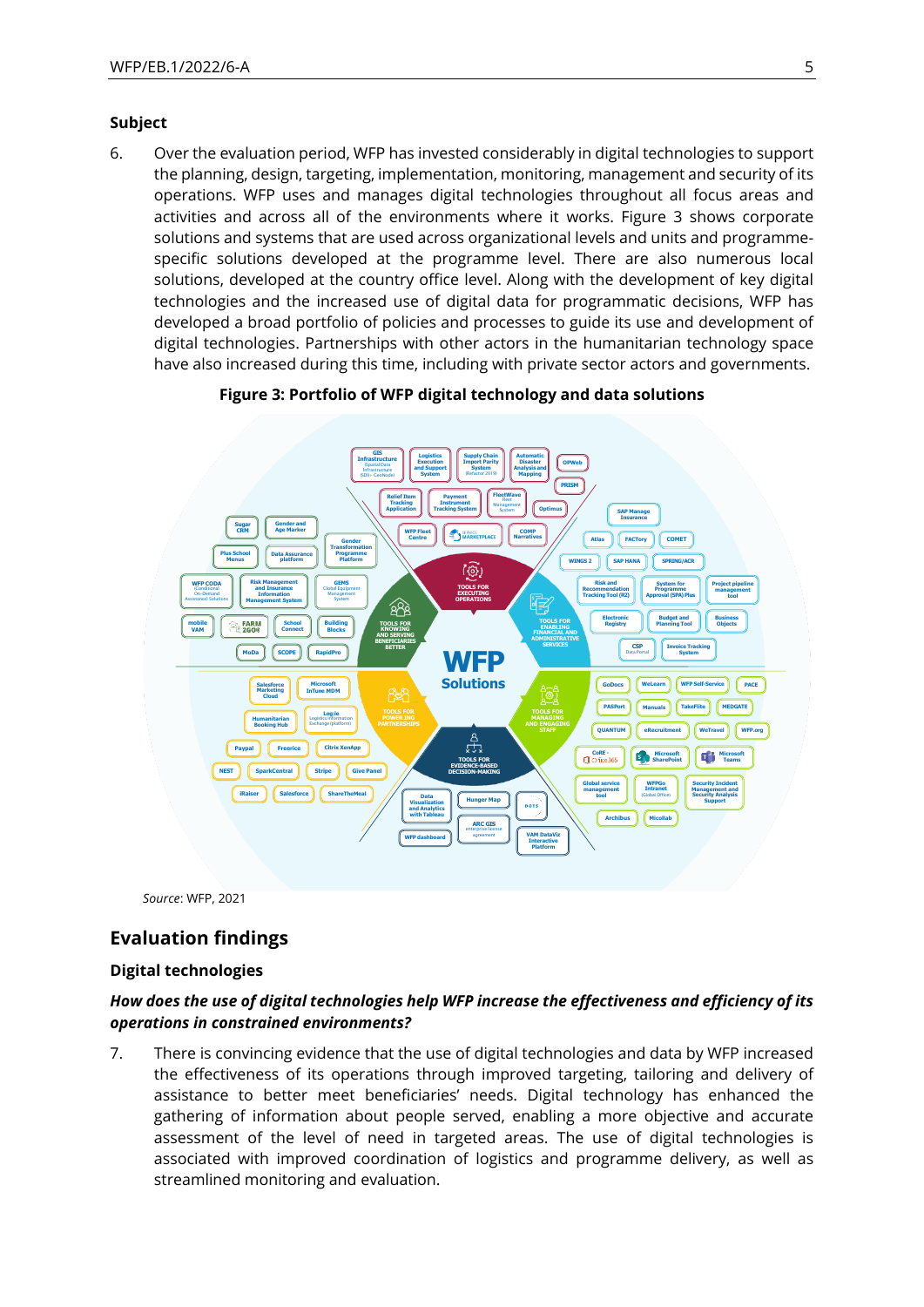- 8. There is also evidence that the use of digital technologies and data improves the efficiency of operations through savings in staff time thanks to the automation of routine tasks, simplified and less error-prone distribution of assistance enabled by digital registration, improved supply chain management and reductions in monitoring costs, among other things.
- 9. WFP's use of digital technologies for internal work processes and delivery of assistance to beneficiaries meant that the organization was well prepared for the COVID-19 crisis, able to adapt effectively to the circumstances imposed by the pandemic and resulting restrictions. There is a sense that despite challenges in the initial phases of adjustment, WFP was able to provide a satisfactory degree of continuity of services owing to its use of digital technologies.
- 10. The use of digital technology is integral to all areas of operations in certain countries (e.g., Jordan and Bangladesh), while in others it is more limited, especially in the case of beneficiary-facing technologies (e.g., the Democratic Republic of the Congo and the Niger) due to barriers such as weak physical infrastructure and human and financial resource constraints. WFP digital technologies are generally seen as appropriately suited to their contexts and relevant to their operations. However, these positive perceptions are tempered in highly constrained environments, where significant operational challenges hinder their use and may render them less appropriate. Through the emergency telecommunications cluster, WFP has supported the installation and maintenance of connectivity infrastructure in highly constrained contexts. Since 2005, the cluster has responded to over 40 crises around the world, including eight active emergencies in 2021.
- 11. There is, however, a widespread perception that the development of digital technologies is top-down, with corporate solutions designed to meet specific needs without sufficient consultation with country offices and end users. This highlights the need for enhanced engagement and digital capacity and needs assessments prior to technology development and deployment.
- 12. More generally, systematic efforts to assess and analyse the use and deployment of digital technologies are lacking, including in constrained environments. WFP does not implement systematic processes to rigorously evaluate the costs and benefits of deploying digital technology, including its overall development and maintenance costs and implications for the protection (inclusion, safety, integrity and dignity) of people served by WFP. This affects the organization's ability to learn, to make better-informed decisions and to share lessons learned about digital technologies.
- 13. While WFP has made significant progress in its use of digital technology, this evaluation concludes that significant opportunities remain. The main practical opportunity identified relates to the underutilization of the vast amount of data routinely collected. Complementary investment in data processing resources can help to support data-driven decision making and improve the use of WFP digital technologies. There is also much room to improve on the interoperability between systems to reduce duplication and make reconciliation processes between data stored in different applications more efficient.
- 14. Perhaps more importantly, at the strategic level WFP could better use its unique expertise and experience with using digital technologies in humanitarian settings to contribute to identifying best practices with partners and to influence digital transformation efforts across the humanitarian sector as well as with government partners, thereby strengthening WFP's position as an essential interlocutor and partner in sector-wide dialogue on digital transformation.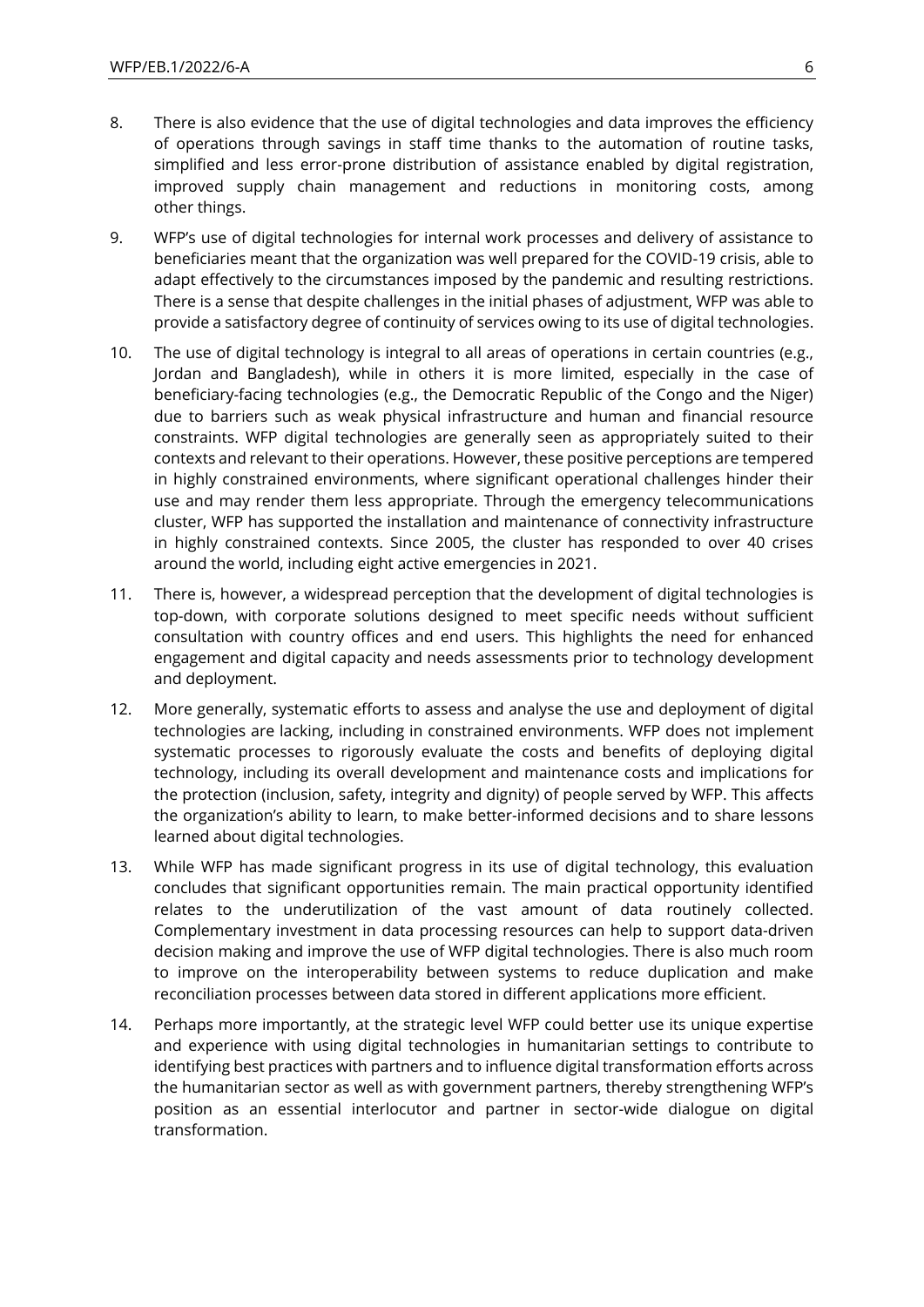# **People**

# *How does the use of digital technologies in constrained environments affect the people served by WFP, and how do people affect this use?*

- 15. Digital technologies have a generally positive effect on the lives of the people served by WFP, contributing to their access to assistance, flexibility and dignity. This is in part the result of significant investment in the use of digital tools and technologies to know beneficiaries better. The resulting timely and detailed data enabled by digital technologies can directly inform decision making and make it possible to better target, scale up and meet the needs of populations, a critical issue in constrained environments.
- 16. Nonetheless, lack of local connectivity, technical issues and other barriers often limit the benefits of digital technologies for people in constrained environments. While digital technologies may contribute to greater timeliness and cost-efficiency, there is a risk that the burden of technological failure is largely carried by the people served by WFP. As the organization increasingly relies on quantitatively driven and potentially automated processes, it has given only limited consideration to the potential for biases and gaps in, and misinterpretation of, the data due to the technologies used to collect and analyse it.
- 17. The use of digital technology by WFP is often mistakenly seen as inclusive or neutral. When the potential for the use of certain digital technologies to exclude some groups is understood, relatively limited efforts are made to employ special measures to accommodate differing needs or to actively engage the most marginalized groups.
- 18. More specifically, there is a lack of systematic consideration of gender in the development and use of digital technologies, as well as a lack of monitoring of their gender-related impacts. On the positive side, there are examples where digital technology is used by WFP to proactively empower women, generally in the context of financial inclusion.
- 19. In considering accountability to affected populations, the use of technology-based community feedback mechanisms has broadened the range of ways through which beneficiaries voice their needs and concerns to WFP. Digital technology can also improve the recording of feedback received and the tracking of follow-up on complaints. However, in addition to digital access constraints for certain population groups, these mechanisms are often insufficiently known by affected populations and therefore do not allow for meaningful engagement. As a result, technology-based mechanisms for accountability to affected populations are largely confined to reporting on technical issues and use for notification purposes rather than the systematic incorporation of people's views and enhancement of their participation. In fact, there are no requirements for systematic beneficiary engagement when WFP introduces new public-facing digital technologies to assistance processes.
- 20. WFP has made rapid and necessary progress in enhancing cyber-security and, increasingly, data protection across the organization, with increased visibility, control mechanisms and enhanced procedures. However, this falls short of a more central and general concern for the protection and security of affected populations and humanitarian personnel in the light of changing risks and threats resulting from the use of digital technologies and data. Even considering data protection only, compliance by WFP staff in the field and by cooperating partners with rules and procedures is lagging, resulting in ongoing risks for data protection, security and privacy. Input from gender and ethics specialists at WFP appears to be side-lined. In addition, WFP efforts to address some risks appear to shift the risks towards those served by WFP, as is the case, for example, with limited and relatively recent efforts to monitor and address the risk of abuses in cash assistance.
- 21. At the same time, there is evidence that beneficiaries are insufficiently informed and do not fully understand the risks involved in sharing their data. Despite the ethical implications, WFP appears to be insufficiently concerned with ensuring that the people from whom they collect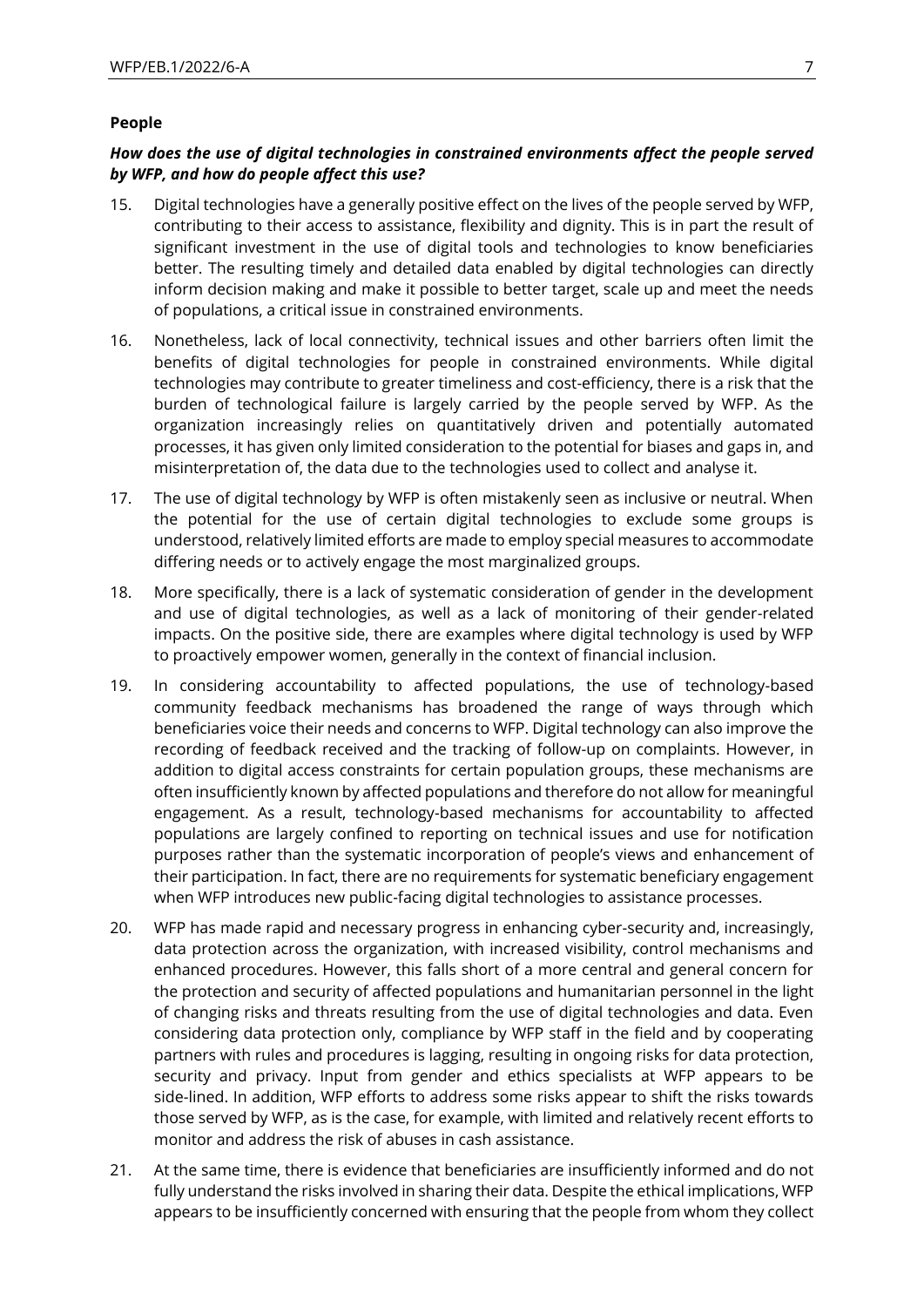data are sufficiently informed to provide meaningful informed consent, an issue in many humanitarian organizations.<sup>2</sup> This and other limitations in data sharing and inclusion of partners show that WFP's data practices remain largely extractive and lack sensitivity to context in constrained environments.

- 22. Internally and externally, WFP does not sufficiently invest in the digital literacy and information technology capacity of its staff and cooperating partner staff, widening the gap between technological capacity and the rapid pace of increasing digital technology use within WFP at all levels of the organization. This investment gap is important because digital tools used by WFP are increasingly complex to manage, yet training opportunities are limited. More generally, there has been little effort to manage broader organizational and behavioural changes resulting from the introduction of digital technologies.
- 23. Despite these challenges, digital technologies have generally helped to increase the efficiency, scale and frequency of monitoring and to overcome monitoring challenges in constrained and emergency settings. Although WFP has initiated major efforts to integrate data to generate deeper insights (e.g., the DOTS data integration platform), beneficiary data remains scattered across various inconsistent and non-integrated formats and systems, replicated and/or exclusive, held by partners and often not digitized, with a lack of comprehensive continuous data mapping.<sup>3</sup> Furthermore, there does not seem to be enough staff capacity, both in terms of time and ability, to ensure the quality of the data collected and processed through WFP systems, which negatively affects the ability of WFP to make decisions and learn from its operations.

#### **Policies and processes**

# *How appropriate are WFP policies and processes in place to enable strategic use, promote innovation and manage risks in the use of digital technologies in constrained environments?*

- 24. WFP's policies and processes related to digital technology and data have rapidly expanded, resulting in the streamlining of the criteria and processes for developing and implementing technology across the various levels of the organization. The acceleration over the last year or so in the publication and revision of critical policies and processes has set a solid foundation of guidance, contributing to the strengthening of cyber-security and, increasingly, data protection, among other benefits.
- 25. These efforts are aligned with the rapid development and expansion of the use of digital technology and the rolling out of corporate solutions. However, the lack of agreement on a central vision for digital technology is fuelling tensions and has resulted in duplication and poorly integrated systems. This is expected to improve with the expansion of the scope of work of the WFP Digital Business and Technology Committee since October 2020 to include the provision of guidance and oversight with regard to the development of digital business roadmaps within which digital initiatives are prioritized.
- 26. At the same time, there have been recent efforts to clarify and improve decentralized digital innovation governance and processes, including the appointment of business engagement managers and the creation of a field software development network at the end of 2020. These steps should improve the process for introducing new solutions, which, during this evaluation, was still seen as slow, costly and cumbersome, contributing to tensions between rapid innovation needs and risk management. Awareness of the new policies, however,

<sup>&</sup>lt;sup>2</sup> See for example: United Nations. 2020. Report of the Special Rapporteur on contemporary forms of racism, racial discrimination, xenophobia, and related intolerance (A/75/590); Human Rights Watch. 2021. United Nations Shared Rohingya Data without Informed Consent; United Nations Office for the Coordination of Humanitarian Affairs. 2021. From Digital Promise to Frontline Practice: New and Emerging Technologies in Humanitarian Action; and The Engine Room. 2019. Unpacking 'Informed Consent'.

<sup>&</sup>lt;sup>3</sup> Office of Internal Audit. 2020. Advisory assurance report on beneficiary data mapping.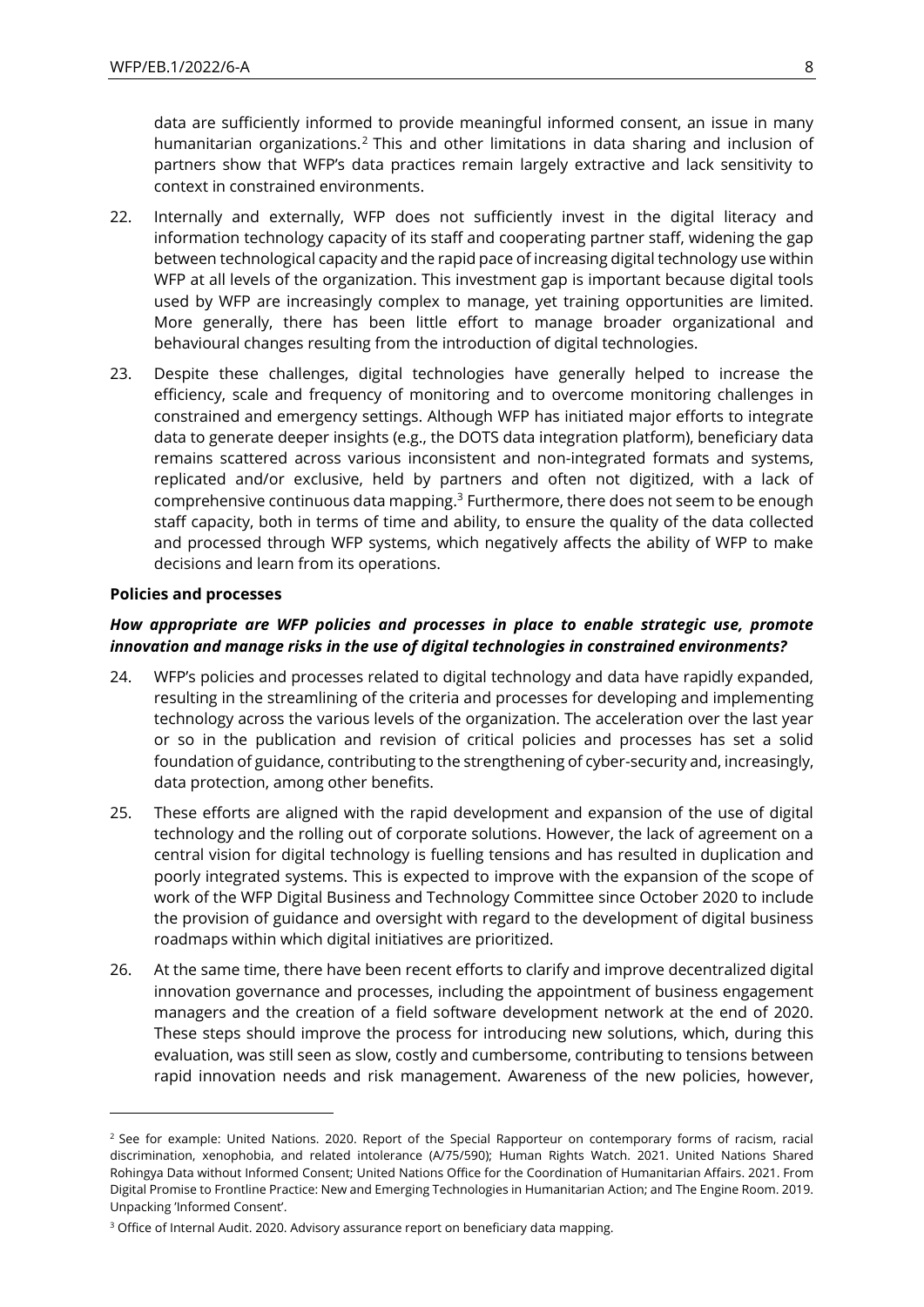remains limited. In practice, only large country offices with predictable funding can locally develop solutions that meet WFP standards, $4$  which leaves the others to try to circumvent the standard processes and develop parallel solutions. Importantly, WFP does not have guidance specifically tailored to the development or use of technology in constrained environments, where risks are often higher. More generally, mandates and responsibilities are not clear and lack continuity, for example in addressing the nexus between physical and cyber-security and the nexus between data protection and protection of civilians.

- 27. With regard to technology management, there are various standard operating procedures (both country and process specific), guidance on the delivery, rollout and maintenance of solutions, and data protection and privacy toolkits and guides. Once solutions become part of WFP's technology portfolio, however, central guidance is limited and fragmented, and the relevant guidelines are frequently seen as optional. Gaps in staff awareness are a main barrier to the full implementation of such guidance, along with the perception that it is often impractical.
- 28. On the strategic front, policies and guidelines mention the strategic role that digital technology has played for WFP but fail to paint a complete picture of the specific strategic role digital technology currently plays in the organization or the role it ought to play, including in constrained environments. Notably, there is no mention of digital technology as a strategic enabler or priority in WFP strategic plans up to 2021. As a result, it was difficult to discern WFP's exact posture and strategic direction regarding the use of digital technology, specifically for country-level operations. From an operational perspective and in some concrete, well-established business processes – for example, with regard to supply chains and CBTs – there is greater clarity and common understanding of the role that digital technology plays for WFP.
- 29. The recently approved strategic plan for 2022–2025 for the first time considers digital technology as an enabler supporting the vision set out for the next four years. According to the plan, WFP will solidify its commitment to becoming a digitally-enabled and data-driven organization to inform decision making and increase operational efficiency and agility, and WFP's approach to technology will put people at the centre in a manner consistent with the principles of do no harm, participation, non-discrimination and inclusion.
- 30. WFP has significantly invested in and expanded its focus on risks to operations in relation to the use of digital technology. Responsibilities for vulnerability and risk management regarding technologies are spread across several WFP divisions, including several units within the Technology Division (the Information Security Branch, the Service Management Branch and the Digital Solutions Delivery Branch), as well as regional bureaux.<sup>5</sup> Yet, while regional bureaux are expected to provide some assurance on technology matters, the evaluation found insufficient processes in place to ensure that this role is played effectively or rigorously. At the country office level, stakeholders noted that tools were available and used to assess and mitigate risks arising from the use of digital technologies and data. However, the evaluation also found that WFP's decentralized nature gives country leadership authority over many technology processes and permits a lack of compliance with recommendations from the Technology Division, even when they are critical to risk mitigation and security. Furthermore, performance checks and risk reviews in respect of digital solutions along their lifecycle were not found to be systematic across the organization, with their cost seen as the main barrier to their utilization.

<sup>4</sup> South Sudan and Iraq case studies.

<sup>5</sup> "Management review of significant risks and control issues" (WFP/EB.A/2020/6-E/1); and WFP. 2019. *[Internal Audit on](https://www.wfp.org/audit-reports/internal-audit-information-technology-vulnerability-management-wfp-march-2019-report)  [Information Technology Vulnerability Management](https://www.wfp.org/audit-reports/internal-audit-information-technology-vulnerability-management-wfp-march-2019-report) in WFP*.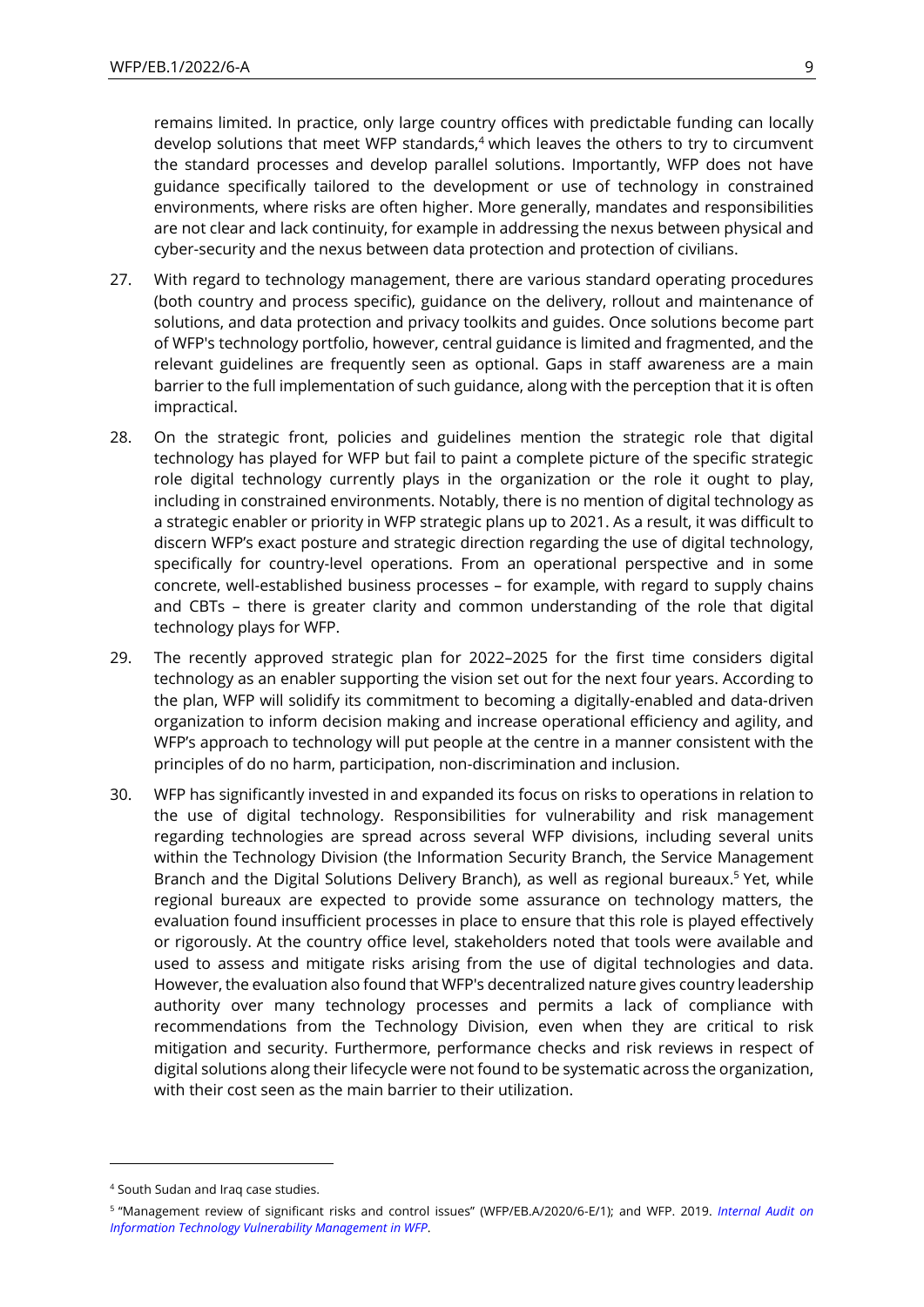- 31. The exploitation of knowledge regarding the use of digital technologies in constrained environments is very limited. The sharing of experiences within and between country offices and between country offices and the regional bureaux and headquarters depends on individuals rather than systems. Specifically, the role that the regional bureaux play in enabling knowledge sharing and linking country offices with headquarters (or even with regional bureau experts) regarding different digital technology-related processes is not consistent. WFP has an insufficient knowledge management culture when it comes to the use of digital technologies, including limited sharing of information with external actors.
- 32. There is an absence of guidance on the continuous monitoring and evaluation of the performance of digital technologies and data used in constrained environments. There are no systematic processes across the various levels of the organization for monitoring solutions and data quality, including whether systems that have been created – including legacy systems – still meet the changing needs of the organization. Overall, the approach to monitoring the use of technology appears to be ad hoc, with corporate indicators and accountabilities for monitoring not clearly established. The evaluation found that solutions were continued or scaled when and if they had sponsorship from senior management rather than based on rigorous and continual performance assessment.
- 33. Separately, WFP's ability to raise funds for technological innovation has sharply increased over time. Resource limitations, however, remain a barrier, for example in supporting specific processes relating to the deployment, support and oversight of digital technology used in constrained environments. In such environments, digital technology offers an arguably higher return on investment if it is appropriately designed and adapted to the context and includes adequate support for human resources. Yet, because of WFP's decentralized structure for funding digital solutions and innovation, the evaluation team found it difficult to assess whether current funding levels (or management of such funds) are appropriate to the volume of work that WFP carries out and the number of solutions that it needs.

# **Partnerships**

# *How well does WFP manage its partnerships in relation to the provision and use of digital technologies in constrained environments?*

- 34. WFP is leading the provision of digital technology services across the humanitarian sector, making its systems and solutions available for the operations of various international and national organizations. The organization also collaborates with humanitarian actors through joint initiatives focused on data collection, analysis and sharing including, crucially, the sharing of beneficiary registration data. WFP does not, however, commonly adopt or use systems or technologies developed or managed by other humanitarian organizations.
- 35. With significant value to be derived from data partnerships, over the years WFP has strengthened mechanisms to enhance its approach to data ownership and partnerships. Yet several challenges hinder the full potential of data sharing, including differences in mandates and policies, a lack of data sharing agreements (see paragraph 38) and the absence of interoperability standards applicable to WFP's and its partners' systems. Similarly, although WFP could be well positioned to further its role in the provision of common technological platforms for the humanitarian community – including at the onset of emergencies – politics, mandates and policies of organizations hinder cooperation.
- 36. WFP is well recognized for providing necessary digital technologies and transferring skills to its partners, including national governments, other United Nations entities and cooperating partners, as part of its operations. This support was particularly well recognized during the COVID-19 pandemic. Yet, some partners (cooperating partners and governments) still lack sufficient resources and skills to fully benefit from WFP technologies. Indeed, WFP has made less progress in building the capacities of partners in the general use of digital technologies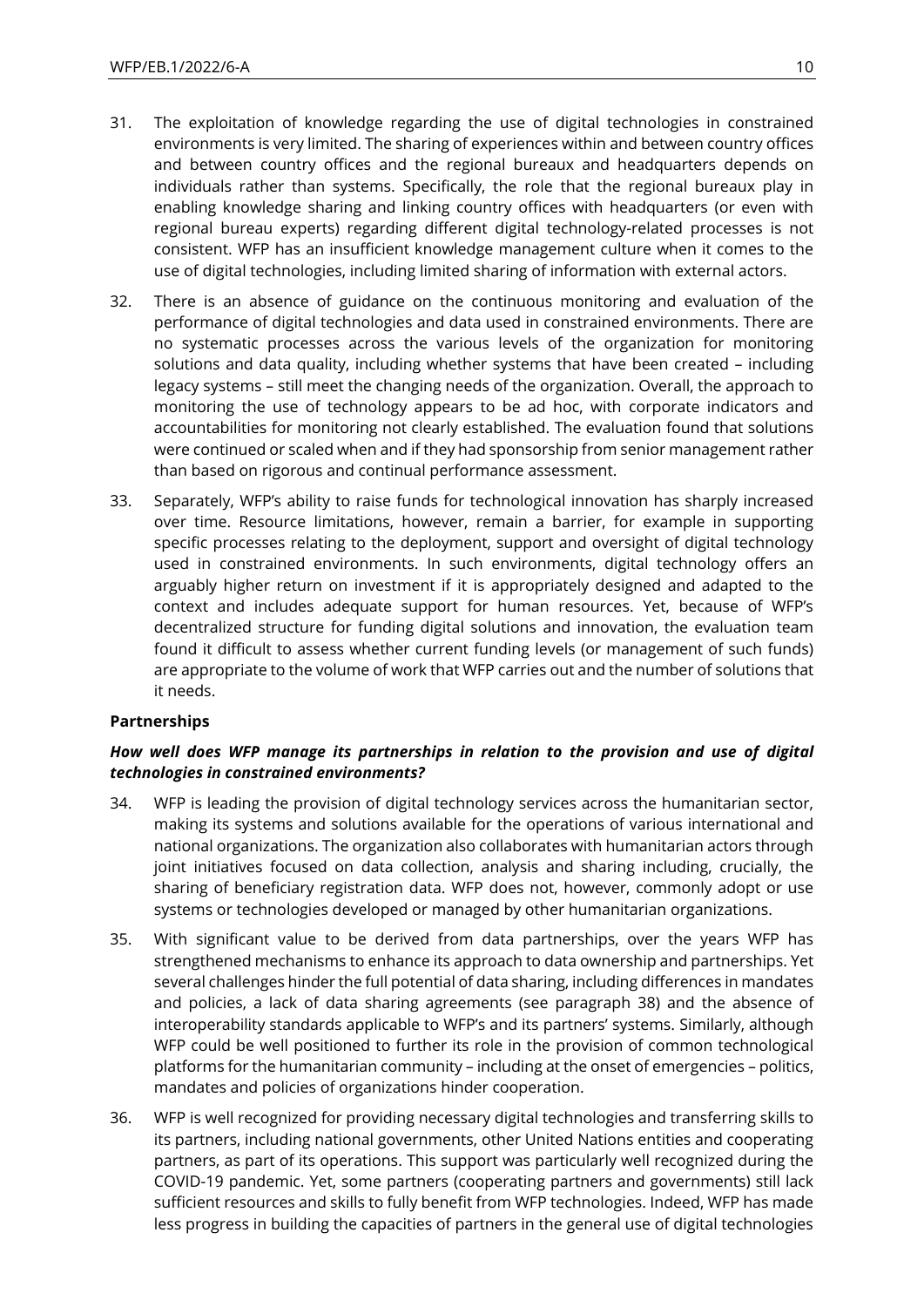and data, beyond those capacities directly needed to use the technologies required to conduct the work with WFP. The role and responsibilities of WFP are not well defined with regard to capacity building for partners, even though it has become more prominent as the humanitarian agenda has shifted towards localization.

- 37. On partnerships with digital technology service providers, WFP has been able to garner a position in the humanitarian technology landscape as a pioneer in working with the private sector to drive innovations for its operations. At headquarters, WFP has engaged in various partnerships for developing digital technologies and data solutions in which the private sector is strongly represented. Partnerships with the private sector help to strengthen innovation capacities, and WFP has a rigorous due diligence process that it follows when selecting private service providers. However, some partnerships are seen as controversial, at least in part due to a lack of transparency during the selection process, the weight given to concerns regarding ethics and protection and the extent to which ongoing sector-wide debates on such partnerships are taken into consideration. There has been insufficient consultation, both at headquarters and at the country level, when it comes to deciding on the appropriateness of sensitive partnerships. At the same time, the evaluation also found strong demand at the country level for more partnerships for the development of digital technologies, even though efforts to further partnerships were undermined by a lack of resources, procedures, market competition and unclear definitions of roles and responsibilities. The establishment of a technology industry engagement committee in 2021 comprising director-level representation from WFP technical units, country offices and regional bureaux is expected to provide a more broad-based forum for discussion and scrutiny of technology partnership opportunities.
- 38. Awareness about data privacy and protection has been rising across the entire organization, coupled with a greater number of tools for reviewing privacy and protection in data sharing, including through privacy impact assessments. However, standards and guidance are more easily put into practice at the corporate level and when developing new technologies and partnerships. Implementation is lagging at the country level and for legacy systems. At the country level, for example, data are not always shared through secure and safe channels and it is not clear whether there are in place positive assurance mechanisms to ensure that data are being handled by partners as WFP mandates, including in field level agreements. Although data sharing agreements with some key partners are being developed, they take a lot of time to negotiate and validate and there seems to be a lack of resources for effectively formulating them in the light of national laws with regard to data privacy.

# **Conclusions**

39. This evaluation draws seven main cross-cutting conclusions relevant to one or more of the evaluation questions and supporting the proposed recommendations. While some of the conclusions may apply across all settings in which WFP operates, the positive contribution of digital technologies to the effectiveness and efficiency of WFP interventions can certainly be confirmed for constrained environments, which is the focus of this evaluation. However, the risks, repercussions and consequences of the inappropriate use of digital technologies, both for the organization and for affected populations, are significantly higher in constrained environments given the heightened vulnerabilities in these situations.

# **Conclusion 1: Strategy**

40. WFP has established itself as a recognized leader in the use of digital technologies in response to humanitarian crises. Investments in digital solutions have led to broad gains in effectiveness and efficiency and have increased the relevance and flexibility of operations and enhanced respect for the dignity of the people that WFP serves. They have also contributed to more adaptive responses in constrained environments and in the face of adverse events like the COVID-19 pandemic. However, WFP has yet to articulate a clear and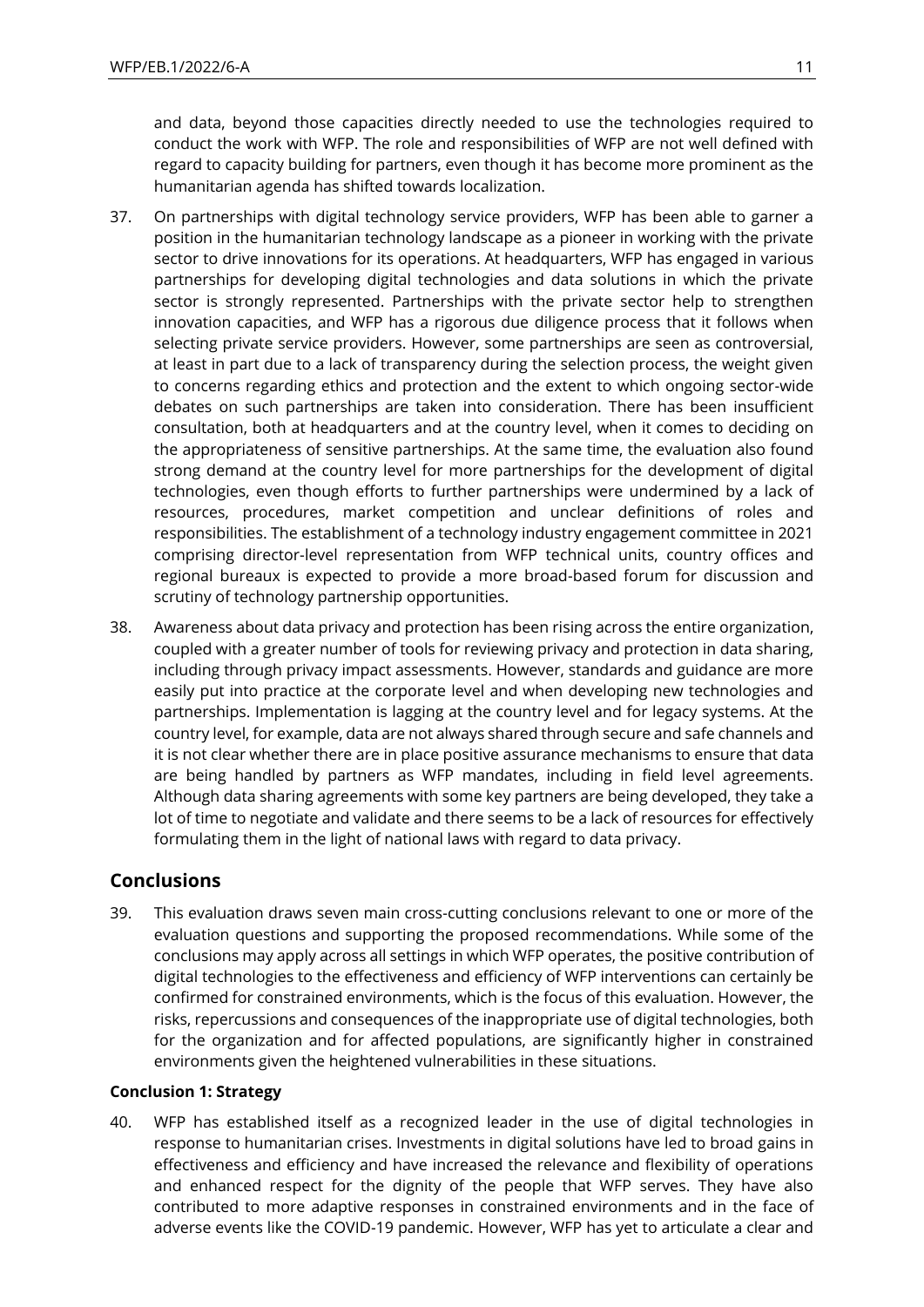coherent vision for the organization-wide strategic use of technology that critically considers the implications, rights and responsibilities of providing humanitarian assistance increasingly relying on digital technologies and data, including the specific opportunities and needs of constrained environments. Similarly, to date, WFP has not conveyed a clear position or strategic direction in the debates across the United Nations and the humanitarian community about the use of digital technology in constrained environments and beyond.

- 41. Effectiveness and efficiency gains appear to be the main objective and outcome of the use of digital technology at WFP. The insufficient prioritization of other important considerations such as protection (inclusion, safety, integrity and dignity), localization and participation is putting the organization at odds with implementing partners and donors and with industry best practices on the people-centred use of technology.
- 42. Critically, WFP appears to underestimate the sector-wide implications and reputational risks of its digital efforts. This undermines its ability to position itself as an essential interlocutor and partner for other United Nations entities and as a credible leader in the eyes of donors increasingly concerned with interoperability, open data and the responsible use of digital technology and data. Without more active engagement with other actors in emerging debates that require clarity of vision and strategy, WFP may lose its current leadership and comparative advantage in the use of digital technology.

### **Conclusion 2: Governance**

- 43. Over the period covered by this evaluation, WFP has experienced significant growth in the use of digital technology, resulting in a wide range of solutions with varying degrees of institutionalization and concern for security. Throughout its digital transformation journey, WFP has seen unequal adoption of digital technology across the organization, with only limited consideration given to constrained environments. Although a degree of delegation and flexibility have been promoted, the organization is struggling to find a balance that will allow it to generate country-specific solutions while developing corporate solutions and processes that result in internal coherence and security. Roles and regulations with regard to the development and use of digital technology at various organizational levels have only recently been formalized, and awareness and compliance are still limited.
- 44. Despite recent guidance, the process by which innovative digital technologies and applications are identified, tested and scaled up remains disjointed, and country offices continue to develop them outside of standard procedures. The Innovation Accelerator has had some notable successes (e.g., with regard to blockchain technology) but it does not yet appear to play the role of a central pipeline or key node that plays a role in the organization, providing guidance and structure in the development of all digital innovations.

### **Conclusion 3: Risk and protection**

45. In recent years, WFP has made serious and concerted efforts to enhance visibility and response with regard to cyber-security and digital risks, including through new dedicated processes and policies and practical guidelines. However, this evaluation finds that implementation of even basic measures for data protection are lagging. This creates significant risks for WFP and the people it serves. Importantly, addressing risk and protection challenges is not prioritized or designed specifically for constrained environments; nor is it informed by an analysis of constraints. This leaves WFP unable to meet both the growing responsibility to the people it serves that stems from it holding large quantities of sensitive data or to hold its partners accountable for their management of beneficiary data, a major concern, particularly in constrained environments. Generally, WFP appears mindful but unengaged in addressing these substantial issues, with responsibilities in this area at times unclear or not the subject of clearly articulated processes.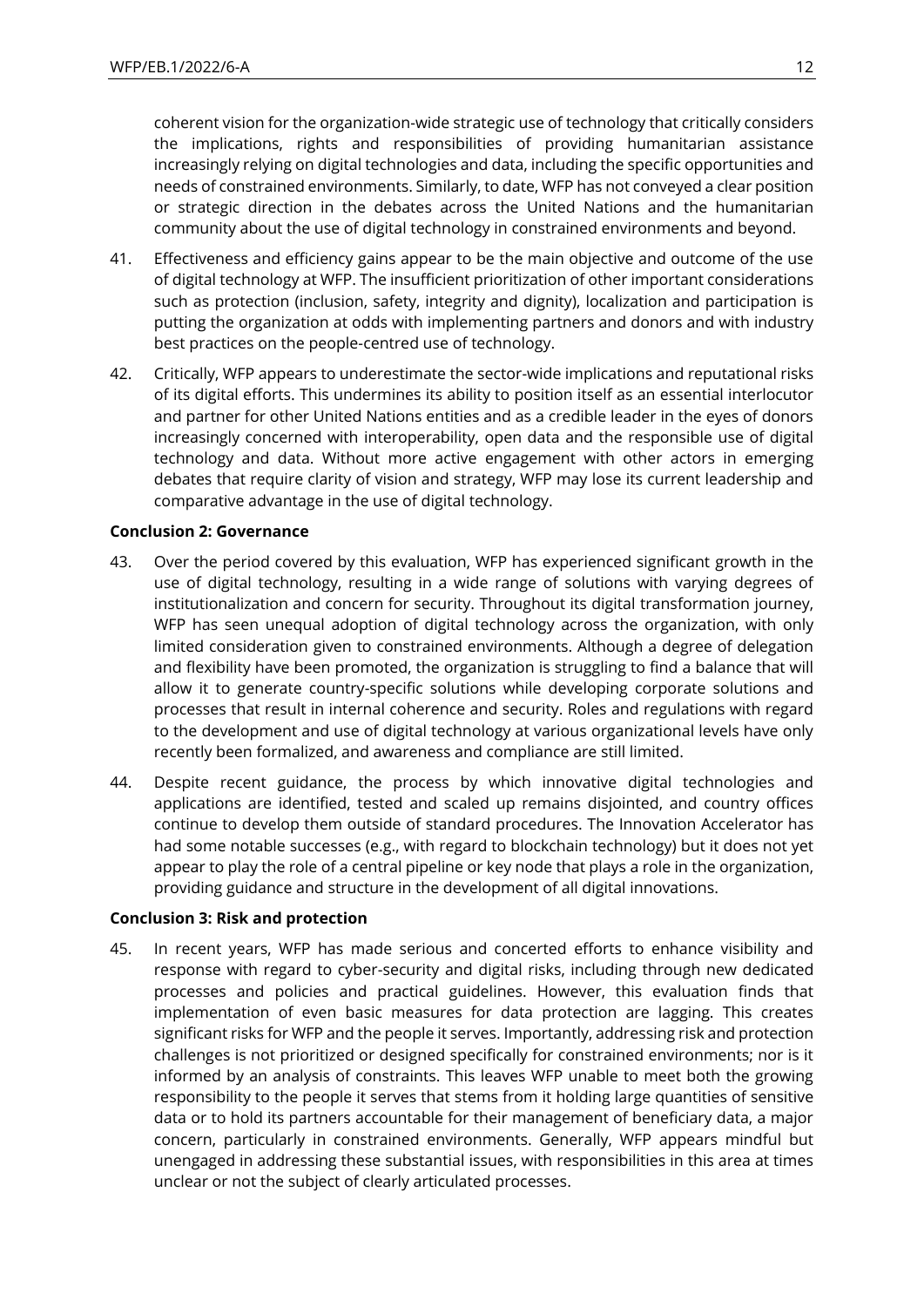# **Conclusion 4: Appropriateness and sustainability**

- 46. WFP's streamlining of various business processes through digital technologies provides country offices with useful and replicable structures for the implementation of WFP activities. Nonetheless, the appropriateness of digital technologies is undermined by what have frequently been top-down efforts to deploy them with limited consultation and engagement with business units at all levels, as was until recently the case for the country office tool for managing effectively (COMET). Digital technologies have usually been designed for specific needs and lack flexibility and interoperability.
- 47. Critical initiatives to ensure the integration and interoperability of different digital solutions promise to reduce duplication and enhance the overall effectiveness and coherence of WFP's technology portfolio. However, standards to ensure the continued relevance of corporate solutions to business needs are largely absent, notably with little visibility regarding the level of investment and the sustainability of solutions.
- 48. For people-facing technologies, despite an interest in people-centred development of digital technology, there is a lack of engagement with the people served by WFP, especially in constrained environments. In such contexts, the use of digital technology is further undermined by external challenges such as limited connectivity or digital literacy and technical issues such as ease of use (including supporting materials) and integration. Failing to account for challenging environments undermines the appropriateness, usability and sustainability of digital technologies.

# **Conclusion 5: Inclusion and engagement**

- 49. WFP is strongly committed to broad inclusivity and gender equality and women's empowerment across its operations. Nevertheless, there are significant shortcomings in the way WFP considers inclusivity, gender and the equitable impact of and benefits from WFP's use of digital technology, and little effort is made to proactively and purposefully use digital technologies to empower women and marginalized or under-represented groups across all levels of the organization. There is a general lack of monitoring of differential impacts of digital technology or efforts to uncover exclusionary dynamics related to digital technology use, a potentially critical issue in constrained environments.
- 50. Efforts toward meaningful engagement, dialogue with and accountability to the people served by WFP are limited when WFP considers whether to use digital technology or which technology to use. WFP recognizes the value of digital technology-based community feedback mechanisms but uses them largely for the reporting of technical issues and for notification purposes rather than meaningful engagement. There is no systematic incorporation of affected population's views or participation in technology decisions, monitoring or evaluation, including the identification of risks and unintended consequences. Considering WFP's investments in knowing people better through data acquisition, its potential over-reliance on quantitative and remote approaches at the expense of an engaged dialogue and localized understanding of people's experience, needs and perceptions is concerning.

### **Conclusion 6: Monitoring, evaluation and knowledge management**

51. WFP has acquired a unique level of experience with and knowledge of humanitarian technologies in constrained environments. Most of its knowledge, however, is experiential and is held by its staff because it is rarely formalized or memorialized. More generally, shortcomings in the fit of digital technologies to local and changing needs and experiences in constrained environments are symptomatic of a broader weakness in the WFP learning culture and its lack of systematic processes for monitoring and evaluating the development, testing, deployment and continued use of digital technologies, especially in constrained environments.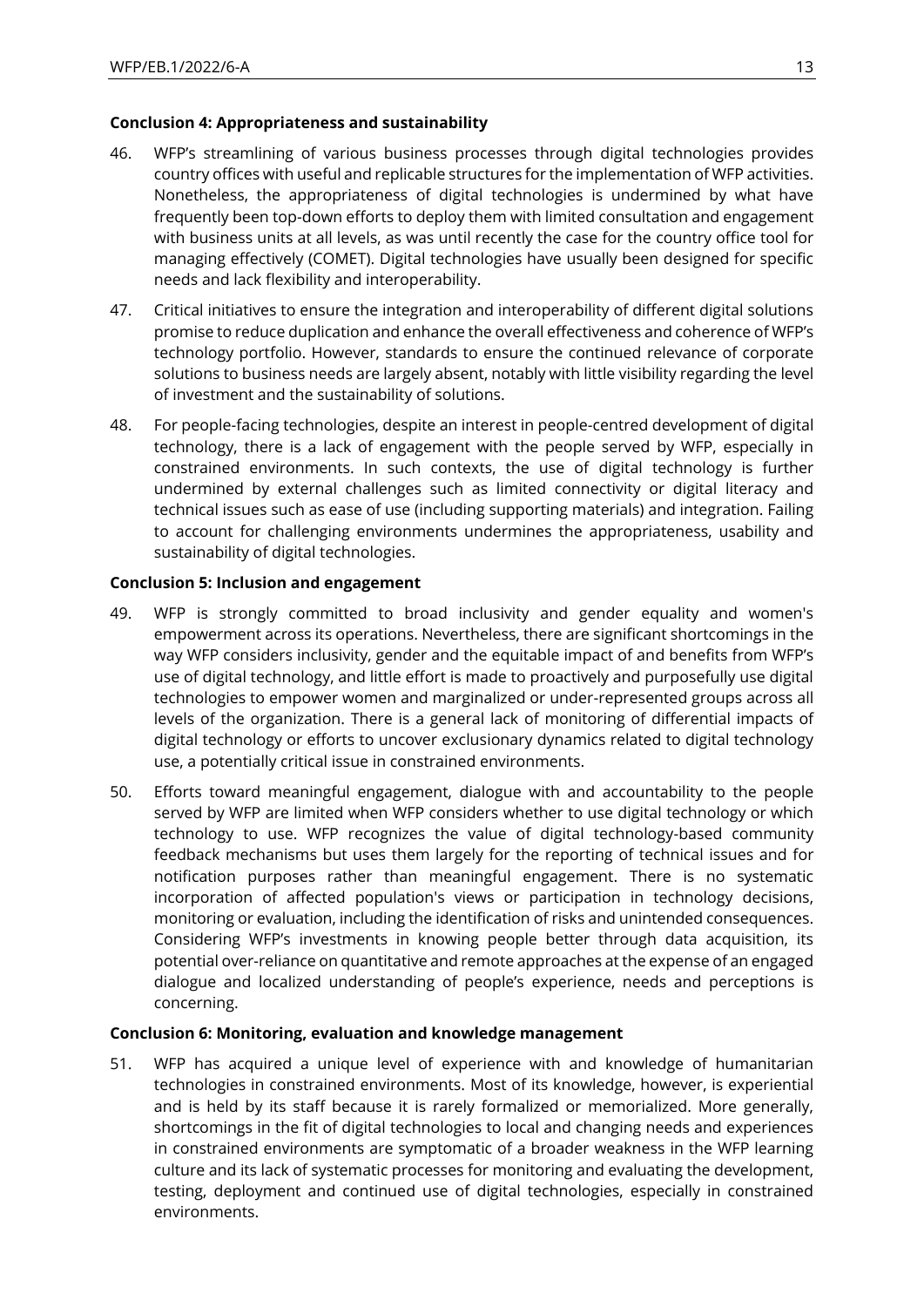52. The broad gap in formal monitoring and evaluation of the use of digital technology documented in this evaluation further hinders overall efforts in knowledge sharing and management across all levels of the organization and outside of it, affecting most critically those in constrained environments facing acute challenges, who are on average relatively illequipped with digital skills or infrastructure. The support provided by regional bureaux is unequal, and much knowledge is shared informally and never institutionalized, including knowledge regarding the outcomes of pilots. WFP makes little use of external partners that could enhance learning and the utilization of data, including through partnerships with local research institutes.

# **Conclusion 7: Digital skills and partnerships**

- 53. WFP staff are a critical asset that have uniquely contributed to the organization's leadership in the use of technology. There are, however, important gaps in foundational digital skills among staff, who increasingly require moderate to complex computer skills and technological know-how. Strategies for attracting, building and promoting digital skills and entrepreneurship are limited and not specifically aimed at under-represented minorities or women. Strategies for recruitment and staffing are also not tailored to the highly varied circumstances of country offices in terms of size and hardship, which may require differentiated strategies and support. While some training is offered, WFP does not sufficiently invest in its staff's information technology skills or overall digital data literacy, widening the gap between technological capacity and the rapid pace of technology use in WFP at all levels of the organization. Low digital skills are contributing to low awareness of risks and limited compliance with basic cyber-security and data protection measures.
- 54. Beyond its own staff, WFP does not invest adequately in building the capacities of its partners. WFP is well recognized for providing partners with necessary infrastructure and access to digital technologies, as well as system- and business-specific skills, but such efforts are typically focused on the implementation of WFP technologies. Finally, the due diligence process and reviews of sensitive partnerships with the private sector and state or parastatal actors must better consider the transparency and inclusivity of views and experience in constrained environments, in particular on ethical, reputational and programmatic implications.

# **Recommendations**

55. Considering the findings and overarching conclusions above, the evaluation team proposes the following seven recommendations aimed at specific entities within WFP. Some evaluation recommendations broaden, complement or re-emphasize actions agreed in previous internal audits<sup>6</sup> that have not yet been fully implemented by WFP. Importantly, as for most conclusions, most recommendations are also relevant to the use of technology beyond constrained environments. However, the issues and the consequences that the recommendations aim to address are most acutely felt in constrained environments. Lastly, while a single lead entity has been proposed for each sub-recommendation, strong and consistent cooperation by contributing entities will be critical for successfully putting the recommendations into practice.

<sup>6</sup> In particular: WFP. 2019. Internal Audit of Governance of IT-Enabled Projects in WFP; WFP. 2019. Internal Audit of ICT Management in Country Offices; WFP. 2021. Internal Audit of SCOPE WFP's Digital Management of Beneficiaries.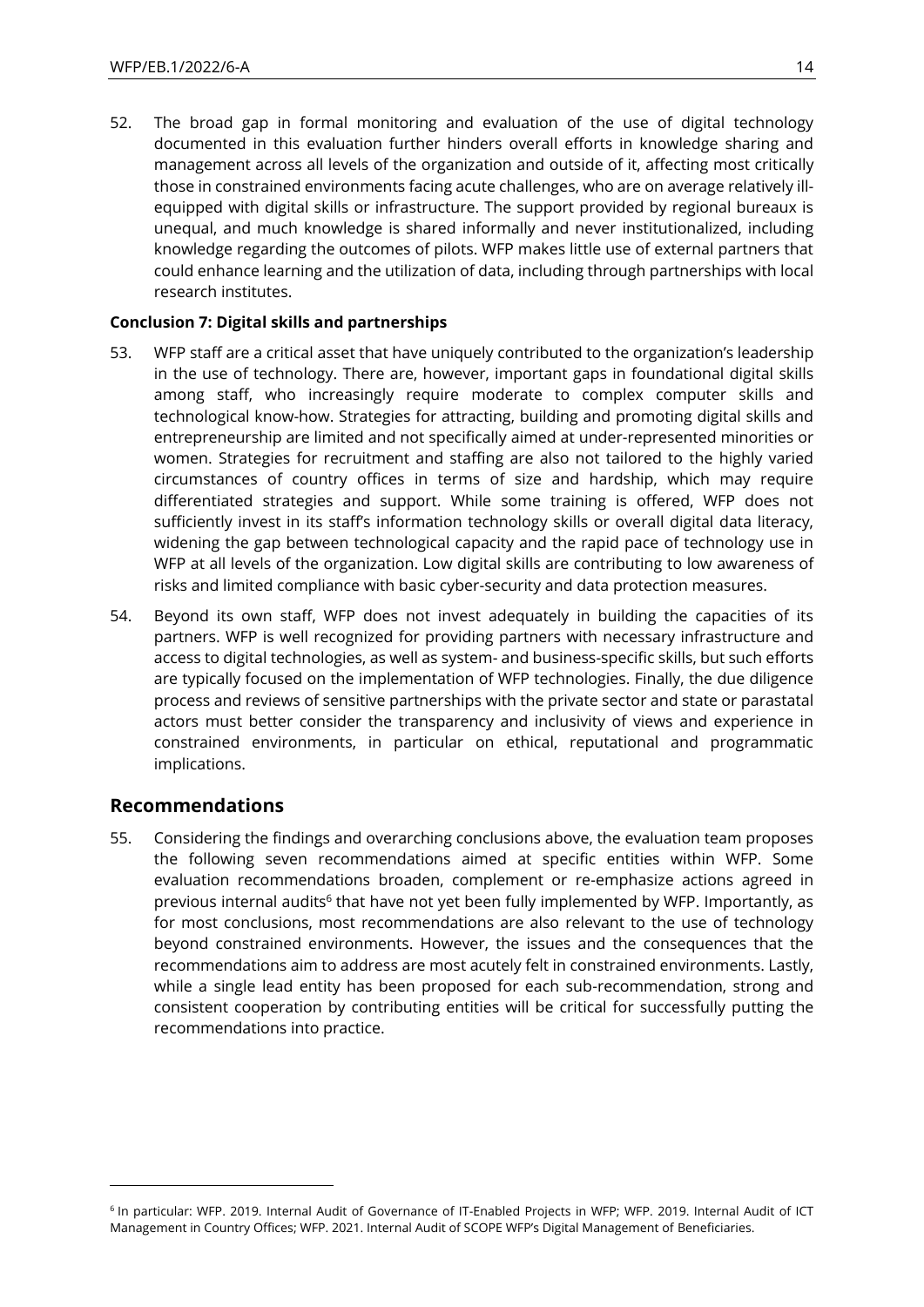| No. | Recommendation                                                                                                                                                                                                                                                                                                                                                                                                                                                                                                                                                                                                                                                                                                                    | <b>Responsibility</b>              | <b>Other contributing entities</b>                                                                                                                                                                                                                                                                                                                                                                                          | <b>Priority:</b><br>high/medium | By when       |
|-----|-----------------------------------------------------------------------------------------------------------------------------------------------------------------------------------------------------------------------------------------------------------------------------------------------------------------------------------------------------------------------------------------------------------------------------------------------------------------------------------------------------------------------------------------------------------------------------------------------------------------------------------------------------------------------------------------------------------------------------------|------------------------------------|-----------------------------------------------------------------------------------------------------------------------------------------------------------------------------------------------------------------------------------------------------------------------------------------------------------------------------------------------------------------------------------------------------------------------------|---------------------------------|---------------|
| 1.  | <b>Strategy</b><br>As part of the implementation plan for WFP's strategic plan for 2022-<br>2025 and the new corporate information technology strategy,<br>formulate in consultation with all relevant divisions an overall<br>strategic vision for the use of digital technology and data in which<br>people and protection are central concerns, and constrained<br>environments are taken into account. Translate this vision into clear<br>standards, directives and practical guidance and disseminate them<br>internally and to partners.                                                                                                                                                                                   |                                    |                                                                                                                                                                                                                                                                                                                                                                                                                             |                                 |               |
| 1.1 | Leverage existing committees under the oversight of the WFP Digital<br>Business and Technology Committee (DBTC) and, drawing on all<br>relevant divisions, formulate an overall vision and strategy for the use<br>of digital technology and data at WFP, driving the organization's<br>agenda and specifically addressing constrained environments. The<br>vision and strategy should include clear principles and priorities for<br>WFP's use of digital technologies, explicitly articulating the need to<br>prioritize people-centred approaches (protection, localization,<br>participation) to technology along with objectives of effectiveness and<br>efficiency. Disseminate the strategy and principles throughout WFP. | Chief Information<br>Officer (CIO) | DBTC, Programme and Policy<br>Development Department<br>Digital Advisory Board (PD<br>DAB), Global Privacy Office<br>(GPO), Technology Division<br>(TEC), Innovation Accelerator<br>(INKA), Supply Chain<br>Operations Division (SCO),<br><b>Emergency Operations</b><br>Division (EME), Security<br>Division (SEC), Programme -<br>Humanitarian and<br>Development Division (PRO),<br>regional bureaux, country<br>offices | High                            | December 2022 |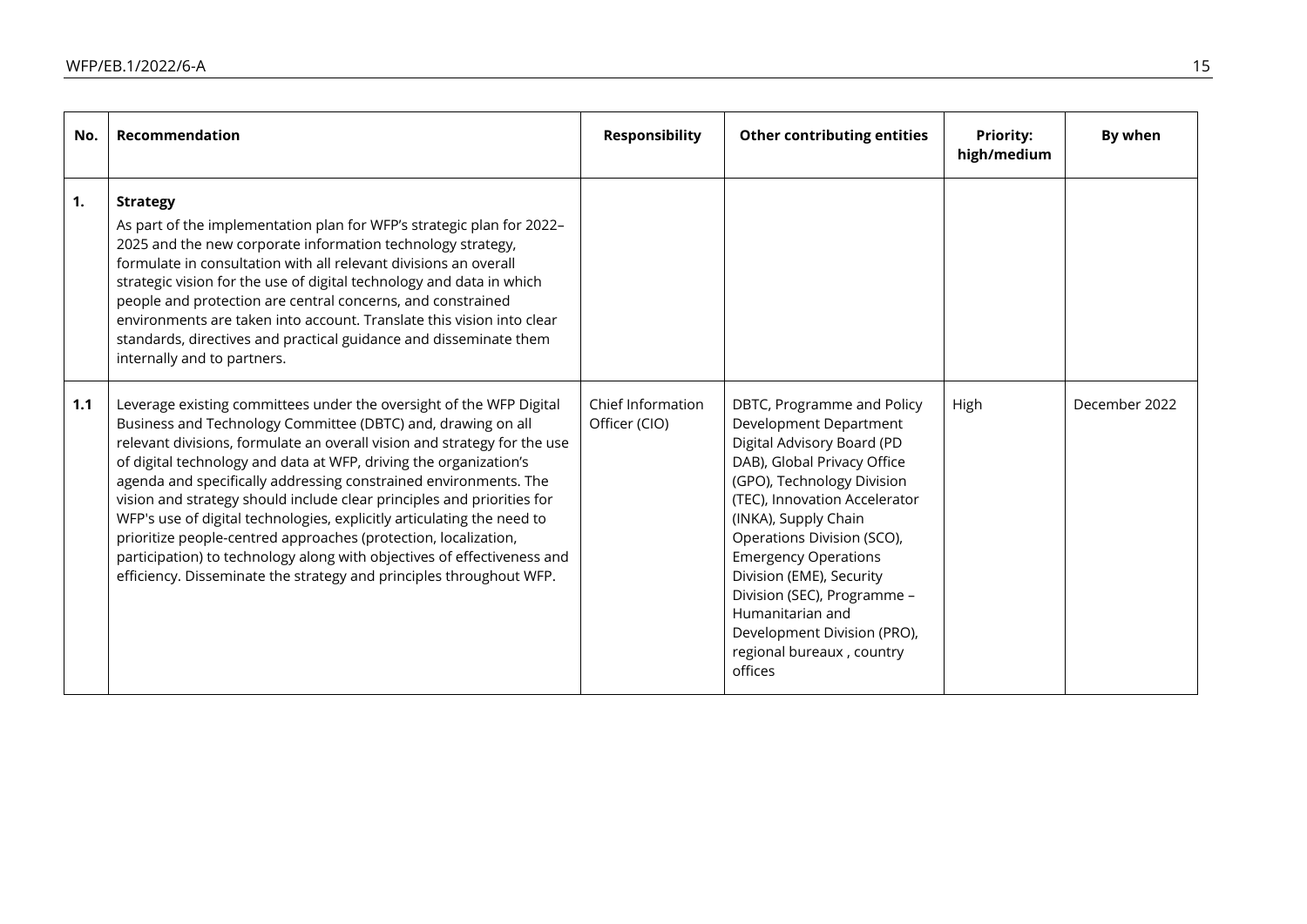| No. | Recommendation                                                                                                                                                                                                                                                                                                                                                                                                                                                                        | <b>Responsibility</b> | <b>Other contributing entities</b>                                                                                                                                                                                                                                                                  | <b>Priority:</b><br>high/medium | By when       |
|-----|---------------------------------------------------------------------------------------------------------------------------------------------------------------------------------------------------------------------------------------------------------------------------------------------------------------------------------------------------------------------------------------------------------------------------------------------------------------------------------------|-----------------------|-----------------------------------------------------------------------------------------------------------------------------------------------------------------------------------------------------------------------------------------------------------------------------------------------------|---------------------------------|---------------|
| 1.2 | Identify, prioritize, develop, complement and streamline concrete and<br>actionable guidelines, training and processes relating to how to<br>operationalize WFP's strategic vision of the role of technologies in<br>practice, with detailed and tailored approaches for the various levels<br>of the organization and constrained environments in which it<br>operates.                                                                                                              | <b>TEC</b>            | PD DAB, GPO, INKA, SCO, EME,<br>SEC, PRO, Cash-based<br>Transfers Division (CBT),<br>Nutrition Division (NUT),<br>Research, Assessment and<br>Monitoring Division (RAM),<br>School-based Programmes<br>(SBP), Gender Office (GEN),<br>regional bureaux, country<br>offices                          | Medium                          | June 2023     |
| 1.3 | Develop and complement strategic position papers, in consultation<br>with other humanitarian actors, that define WFP's normative posture<br>on critical issues, including on digital rights and responsibilities, open<br>data, digital identity management and the use of biometrics,<br>treatment of particularly sensitive data, regulatory compliance, public-<br>private partnerships, the role of donor governments, services to<br>governments and other issues as they arise. | <b>CIO</b>            | DBTC, PD DAB, GPO, TEC, PRO,<br>CBT, GEN, SCO, EME, Private<br>Partnerships and Fundraising<br>Division (PPF)                                                                                                                                                                                       | Medium                          | June 2023     |
| 1.4 | Strengthen WFP's strategic engagement on the use of digital<br>technology and data with other United Nations entities, international<br>NGOs and donor communities on the definition and use of common<br>standards, tools and technologies, thus contributing to sector-wide<br>norm and standard-setting.                                                                                                                                                                           | <b>TEC</b>            | DBTC, PD DAB, Public<br>Partnerships and Resourcing<br>Division (PPR), United Nations<br>System and Multilateral<br>Engagement Division,<br>Washington Office, Geneva<br>Office, Brussels Office, NGO<br>Partnerships Unit, Innovation<br>and Knowledge Management<br>Division (INK), GPO, PRO, CBT | High                            | December 2022 |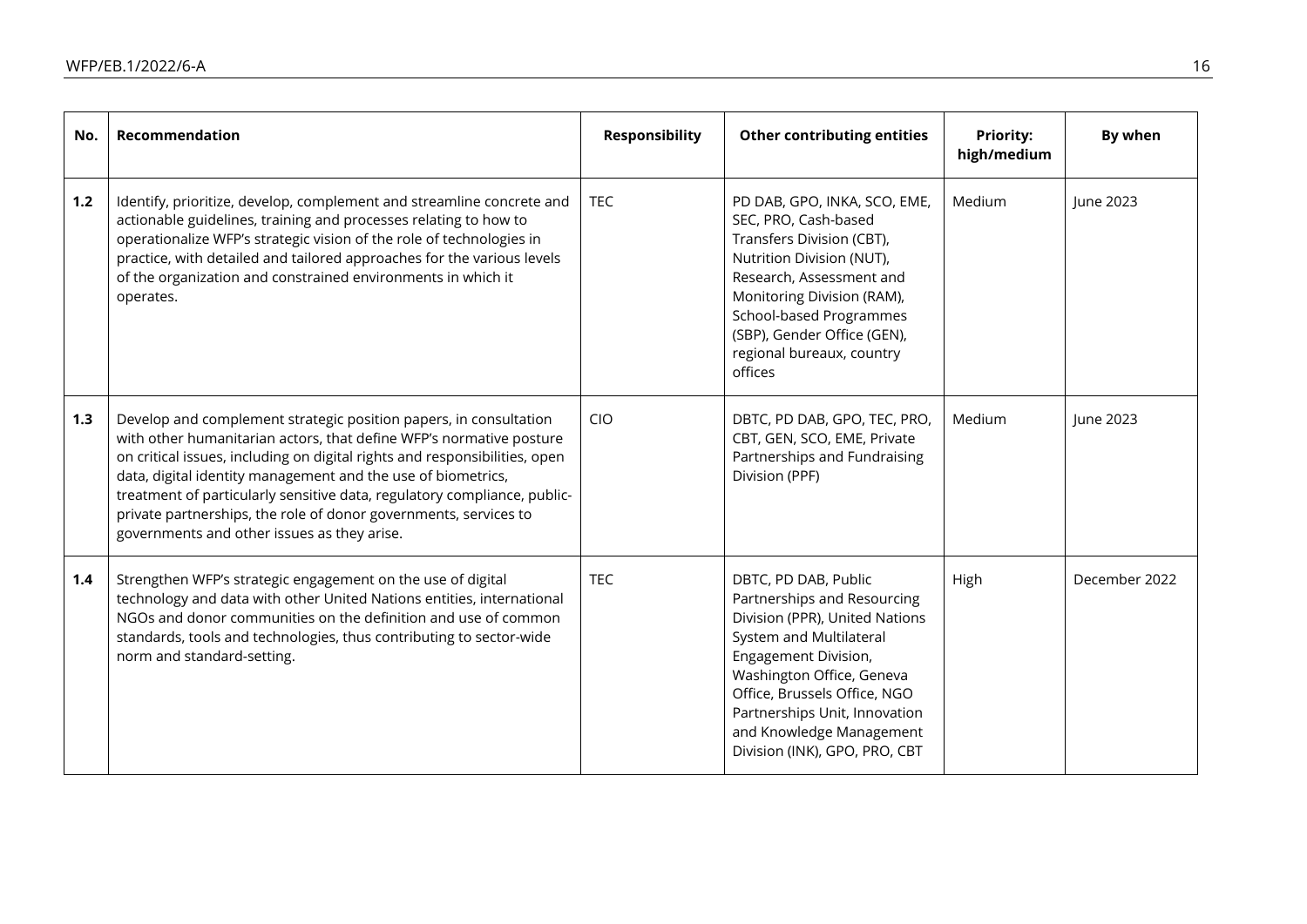| No. | Recommendation                                                                                                                                                                                                                                                                                                                                                                                                                                                            | <b>Responsibility</b> | <b>Other contributing entities</b>                                                | <b>Priority:</b><br>high/medium | By when       |
|-----|---------------------------------------------------------------------------------------------------------------------------------------------------------------------------------------------------------------------------------------------------------------------------------------------------------------------------------------------------------------------------------------------------------------------------------------------------------------------------|-----------------------|-----------------------------------------------------------------------------------|---------------------------------|---------------|
| 2.  | Governance<br>Clarify and strengthen the governance arrangements and allocation<br>of resources driving WFP's digital transformation and the use of<br>technologies in constrained environments, as well as the division of<br>roles and responsibilities across all levels of the organization,<br>enhancing the balance between product-driven efforts and business<br>needs.                                                                                           |                       |                                                                                   |                                 |               |
| 2.1 | Clearly define the scope, roles and responsibilities of entities involved<br>in technological development and innovation at WFP, maximizing<br>synergies and considering the breadth of innovation occurring within<br>the organization at various levels.                                                                                                                                                                                                                | <b>CIO</b>            | DBTC, PD DAB, TEC, SCO, EME,<br>GPO, Enterprise Risk<br>Management Division (ERM) | High                            | December 2022 |
| 2.2 | Clearly establish accountabilities for oversight and compliance<br>between headquarters, regional bureaux and country offices, allocate<br>resources for efficient oversight and support, including for the<br>implementation of the recommendations in the present evaluation,<br>and strengthen incentives for compliance and accountability<br>mechanisms for the (mis-)use of technology.                                                                             | <b>CIO</b>            | DBTC, PD DAB, TEC, INK, GPO,<br>ERM                                               | High                            | December 2022 |
| 3.  | <b>Risk and protection</b><br>Develop strategies and mechanisms for ensuring the effective<br>protection of affected populations and humanitarian personnel and<br>the management of risks associated with the use of technologies,<br>considering constrained environments in particular, building on a<br>strategic position on protection and the rights of and responsibilities<br>to affected communities with regard to the development and use of<br>technologies. |                       |                                                                                   |                                 |               |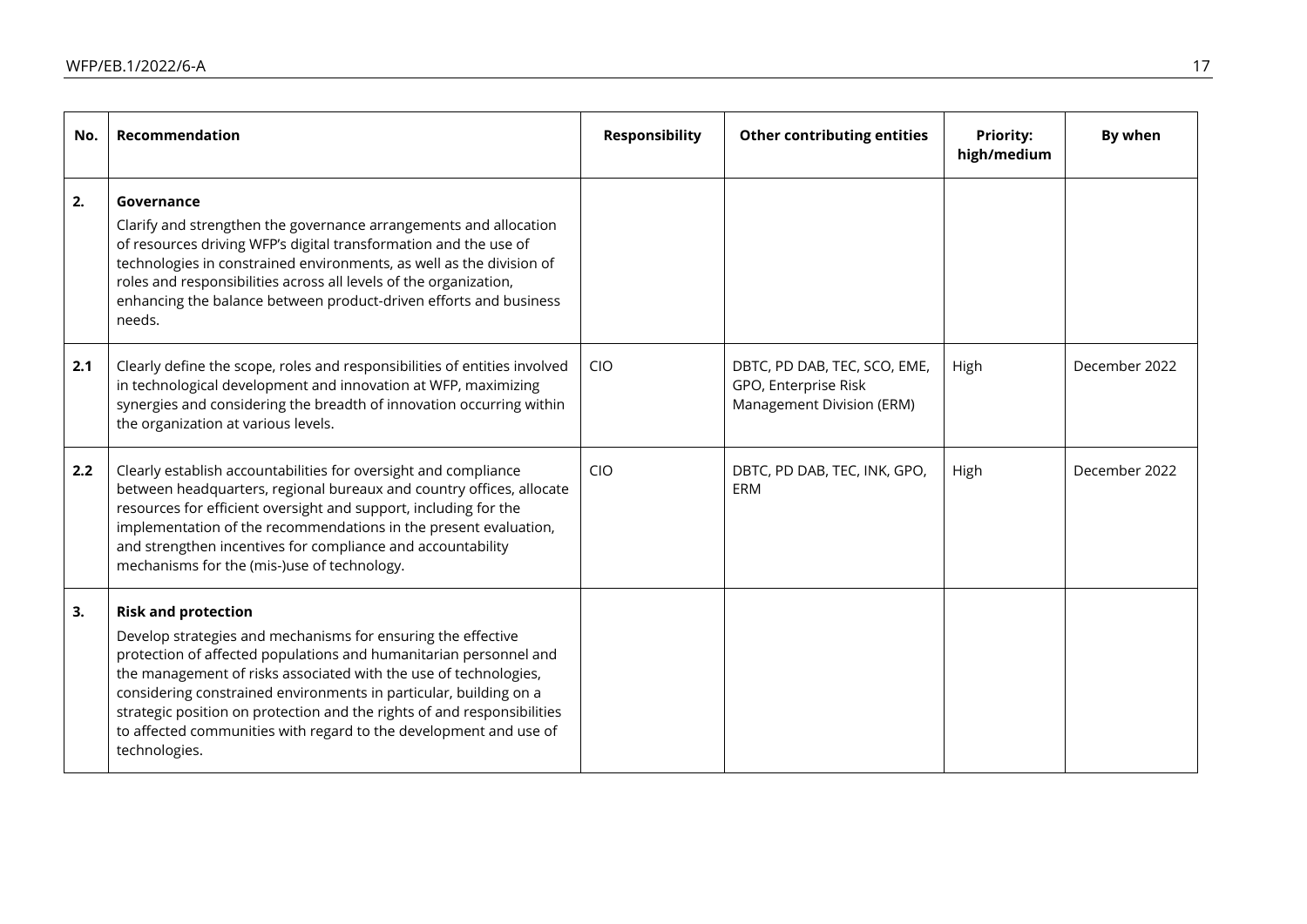| No. | Recommendation                                                                                                                                                                                                                                                                                                                                                                                                                                                                                                   | <b>Responsibility</b>                                | <b>Other contributing entities</b>                                                                                                          | <b>Priority:</b><br>high/medium | By when       |
|-----|------------------------------------------------------------------------------------------------------------------------------------------------------------------------------------------------------------------------------------------------------------------------------------------------------------------------------------------------------------------------------------------------------------------------------------------------------------------------------------------------------------------|------------------------------------------------------|---------------------------------------------------------------------------------------------------------------------------------------------|---------------------------------|---------------|
| 3.1 | Expand the use of privacy and protection assessments to identify<br>personal and digital risks and potential unintended consequences of<br>the use of technology for protection, including assessment of partner<br>digital literacy, capacities and processes, taking into account emerging<br>threats such as online rumours and misinformation campaigns and<br>potential physical threats to digital assets and their consequences for<br>the protection of affected populations and humanitarian personnel. | Emergencies and<br><b>Transitions Unit</b><br>(PROP) | GPO, TEC, Communications,<br>Advocacy and Marketing<br>Division (CAM), regional<br>bureaux, country offices                                 | High                            | December 2022 |
| 3.2 | Enhance protection and security risk management strategies<br>concerning risks to both affected populations and humanitarian<br>personnel to guide the use of digital technologies in country offices in<br>constrained environments and allocate resources for an effective<br>response to general protection risks and long-term solutions to<br>security risks, both digital and personal.                                                                                                                    | <b>PROP</b>                                          | GPO, SEC, TEC, regional<br>bureaux, country offices                                                                                         | High                            | December 2022 |
| 3.3 | Support the expansion of stress test exercises (such as tabletop<br>exercises) to include risks beyond cyber-security risks such as security<br>threats and other adverse events, reputational risks and other<br>challenging situations (e.g., misinformation campaigns, threats<br>associate with data requests) and to include the participation of<br>implementing partners.                                                                                                                                 | ERM                                                  | Deputy Executive Director<br>(Business continuity team),<br>SEC, TEC, Legal Office (LEG),<br>GPO, CAM, regional bureaux,<br>country offices | Medium                          | June 2023     |
| 3.4 | Enhance transparency, communication and knowledge sharing with<br>regard to protection (inclusion, safety, integrity, dignity) in relation to<br>the use of technology and support country offices and regional<br>bureaux in connecting and exchanging experiences about protection<br>risks and responses related to data and the use of technology in<br>constrained environments.                                                                                                                            | <b>PROP</b>                                          | GPO, TEC, regional bureaux,<br>country offices                                                                                              | Medium                          | June 2023     |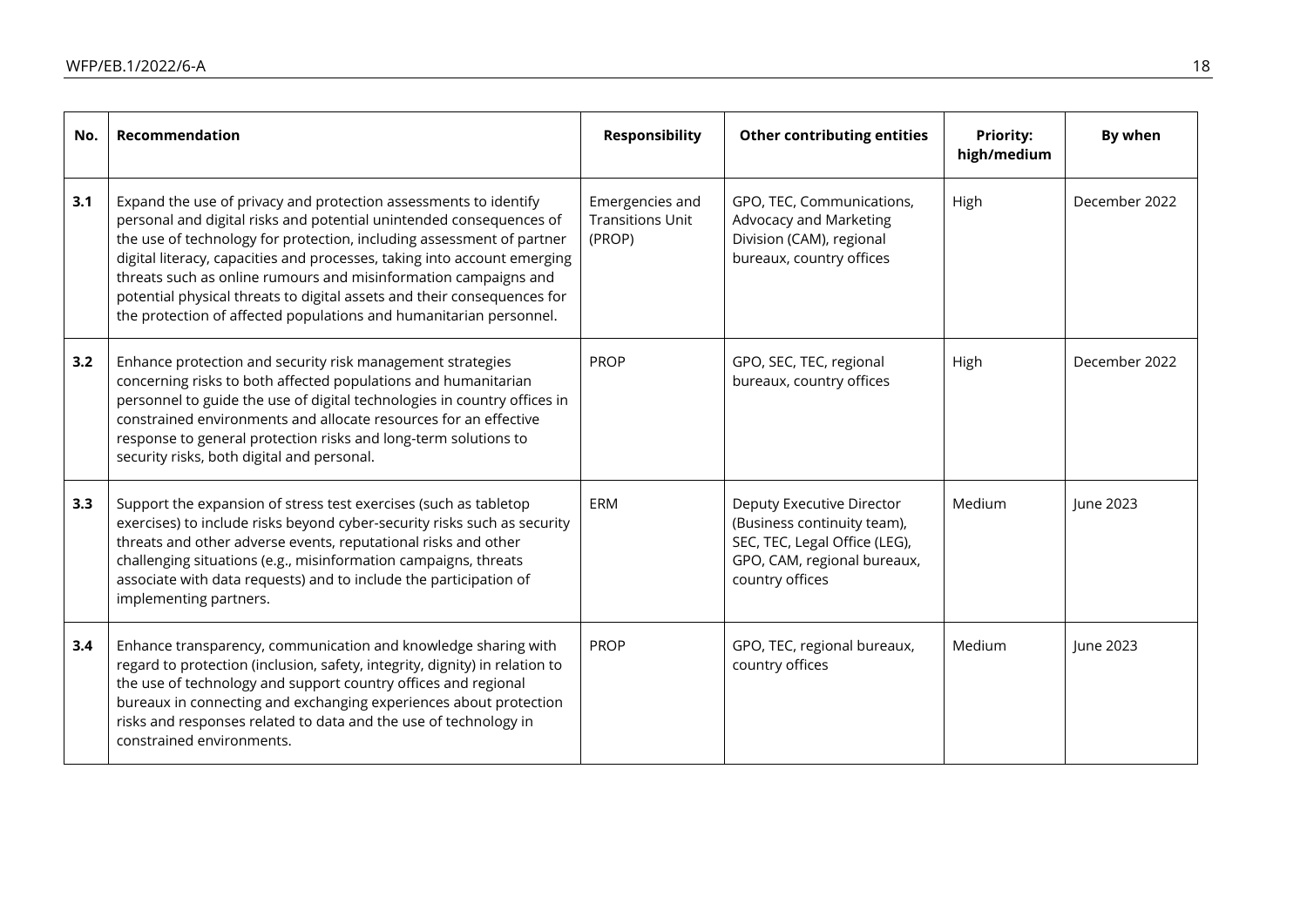| No. | Recommendation                                                                                                                                                                                                                                                                                                                                                                   | <b>Responsibility</b> | <b>Other contributing entities</b>                                      | <b>Priority:</b><br>high/medium | By when   |
|-----|----------------------------------------------------------------------------------------------------------------------------------------------------------------------------------------------------------------------------------------------------------------------------------------------------------------------------------------------------------------------------------|-----------------------|-------------------------------------------------------------------------|---------------------------------|-----------|
| 4.  | Inclusion and engagement<br>Integrate inclusion, gender equality and women's empowerment in<br>technology development and use and meaningfully engage with<br>diverse community members to inform the development and use of<br>technologies.                                                                                                                                    |                       |                                                                         |                                 |           |
| 4.1 | Ensure that technology development and deployment are inclusive<br>and gender sensitive through enhanced partnerships between the<br>Technology Division and gender, inclusion and protection specialists<br>and through consultation with regional bureaux and country offices<br>and, when appropriate, affected communities.                                                  | <b>TEC</b>            | GEN, PRO, CBT, NUT, RAM,<br>SBP, regional bureaux, country<br>offices   | Medium                          | June 2023 |
| 4.2 | Implement inclusive recruitment, retention and staff development<br>strategies in the information technology function of WFP to achieve<br>greater diversity and gender parity in teams (e.g., women in<br>technology positions, regional representation).                                                                                                                       | <b>TEC</b>            | Human Resources Division<br>(HR), heads of all divisions and<br>offices | Medium                          | June 2023 |
| 4.3 | Formalize processes and triggers for the engagement and meaningful<br>participation of all relevant stakeholders (internal and external) in the<br>development, piloting and use of digital technology, ensuring the<br>equitable representation of the diverse people served by WFP as a<br>standard component of WFP's approach and its accountability to<br>affected persons. | <b>TEC</b>            | PD DAB, PRO, GEN, CBT                                                   | Medium                          | June 2023 |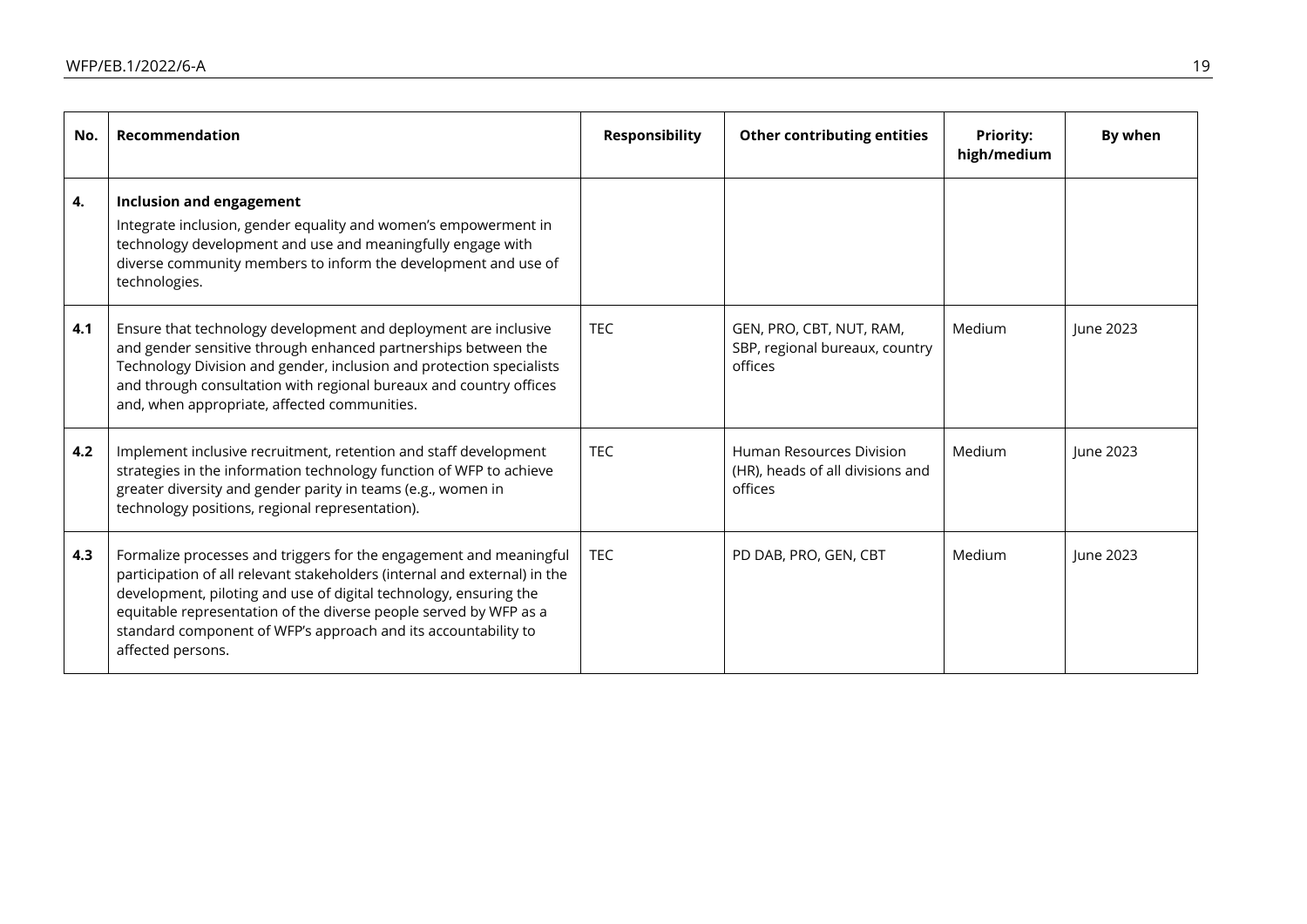| No. | Recommendation                                                                                                                                                                                                                                                                                                                                                                                                                                                                                                                                                                                                                                                                                                                                                                    | <b>Responsibility</b> | <b>Other contributing entities</b>                                                   | <b>Priority:</b><br>high/medium | By when       |
|-----|-----------------------------------------------------------------------------------------------------------------------------------------------------------------------------------------------------------------------------------------------------------------------------------------------------------------------------------------------------------------------------------------------------------------------------------------------------------------------------------------------------------------------------------------------------------------------------------------------------------------------------------------------------------------------------------------------------------------------------------------------------------------------------------|-----------------------|--------------------------------------------------------------------------------------|---------------------------------|---------------|
| 4.4 | Develop, update and mainstream the process and responsibilities for<br>conducting country-office-level multidimensional technology impact<br>assessments before, during and after digital technology<br>implementation. Ensure that these assessments cover effectiveness,<br>efficiency, sustainability, security, privacy and broader protection,<br>equity and gender concerns.                                                                                                                                                                                                                                                                                                                                                                                                | <b>TEC</b>            | DBTC, PD DAB, PROP, GEN,<br>GPO, regional bureaux,<br>country offices                | Medium                          | June 2023     |
| 5.  | Monitoring, evaluation and knowledge management<br>Develop a knowledge management approach to capturing, storing<br>and disseminating internally and externally relevant information<br>regarding WFP's use of technology, building supportive evidence and<br>maximizing synergies that is appropriate for constrained<br>environments.                                                                                                                                                                                                                                                                                                                                                                                                                                          |                       |                                                                                      |                                 |               |
| 5.1 | Strengthen and improve the use of existing knowledge management<br>tools to provide access to all useful technology-related information<br>that is accessible and usable in constrained environments. This may<br>include: i) a trusted digital solutions library containing essential<br>information about WFP's technology portfolio and other approved<br>solutions; ii) a central repository for key resources, factsheets and<br>lessons learned from pilot rollouts and from the use of digital<br>technologies in various settings; iii) an expert database of WFP staff<br>and external experts who can be consulted on digital technology<br>matters; and iv) the use of existing forums and communities of<br>practice to facilitate peer-to-peer learning and support. | <b>INK</b>            | TEC, PRO, CBT, NUT, RAM, SBP,<br>SCO, EME, CAM, regional<br>bureaux, country offices | Medium                          | December 2022 |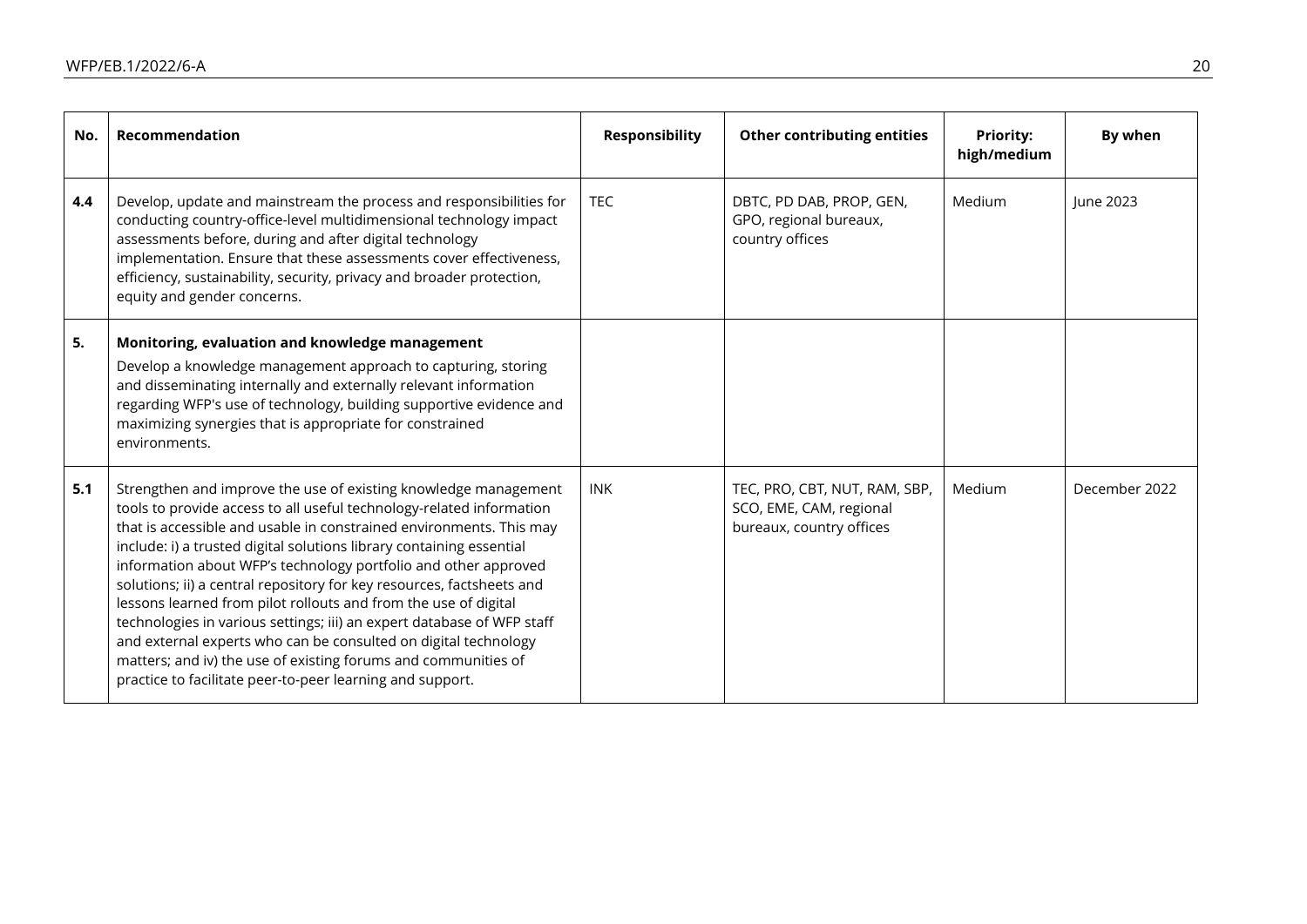| No. | Recommendation                                                                                                                                                                                                                                                                                                                                                              | <b>Responsibility</b> | <b>Other contributing entities</b>                     | <b>Priority:</b><br>high/medium | By when       |
|-----|-----------------------------------------------------------------------------------------------------------------------------------------------------------------------------------------------------------------------------------------------------------------------------------------------------------------------------------------------------------------------------|-----------------------|--------------------------------------------------------|---------------------------------|---------------|
| 5.2 | Strengthen existing monitoring and evaluation and reporting efforts<br>by putting in place performance measurements, assessments and<br>reporting frameworks and clearly defining accountabilities, with<br>differentiated approaches during pilot testing, initial deployment,<br>scale up and routine monitoring of digital technologies and data.                        | <b>TEC</b>            | Monitoring and Evaluation<br>Liaison Unit (CPPM), INKA | Medium                          | December 2022 |
| 5.3 | Conduct periodic studies and evaluations to fill critical knowledge<br>gaps and disseminate good practices in the use of digital technologies<br>on an as-needed basis on subjects such as gender and inclusion, cost-<br>effectiveness, efficiency and value-for-money, risk reviews and<br>shifting the burden of consent.                                                | <b>TEC</b>            | INK, PD                                                | Medium                          | December 2022 |
| 6.  | Digital skills and change management<br>Invest in developing and implementing a coherent capacity<br>development and change management strategy with regard to basic<br>digital skills and data literacy for all WFP staff, especially in countries<br>with low digital literacy and skills.                                                                                |                       |                                                        |                                 |               |
| 6.1 | Assess opportunities to strengthen digital technology<br>entrepreneurship and digital skills for WFP staff, including through<br>the maintenance and development of specialist skills at headquarters<br>and regional bureaux to support country offices in the use of digital<br>technology and through strengthening job profiles to match<br>technological requirements. | <b>TEC</b>            | HR, heads of all divisions and<br>offices              | Medium                          | June 2023     |
| 6.2 | Update and expand available training modules on the use of digital<br>technologies and data (e.g., WeLearn) and turn them into a coherent<br>curriculum for staff to build their skills incrementally.                                                                                                                                                                      | <b>TEC</b>            | <b>HR</b>                                              | Medium                          | June 2023     |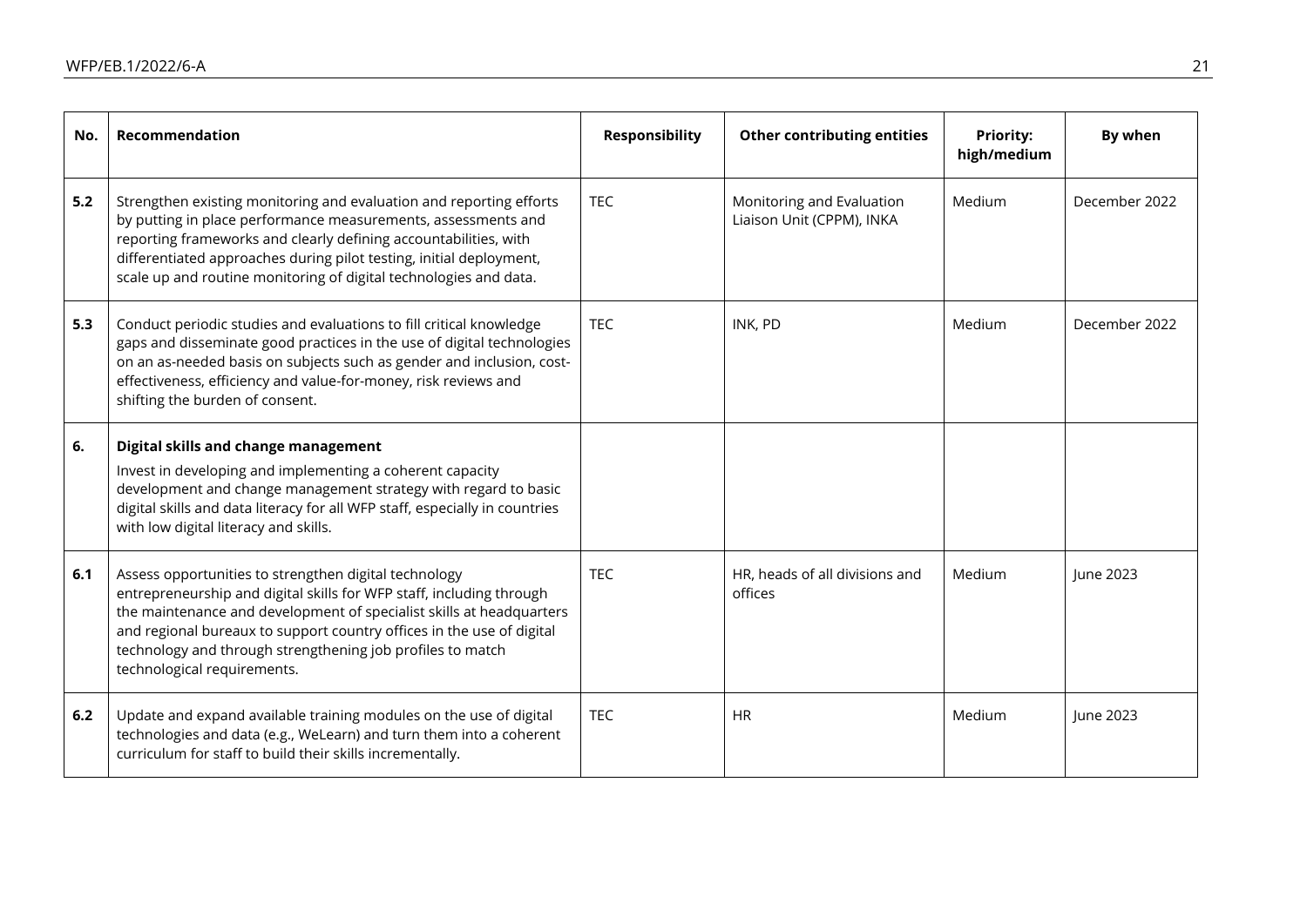| No. | Recommendation                                                                                                                                                                                                                                                                                                                                    | <b>Responsibility</b> | <b>Other contributing entities</b>                  | <b>Priority:</b><br>high/medium | By when   |
|-----|---------------------------------------------------------------------------------------------------------------------------------------------------------------------------------------------------------------------------------------------------------------------------------------------------------------------------------------------------|-----------------------|-----------------------------------------------------|---------------------------------|-----------|
| 6.3 | Examine opportunities to make access to sensitive data conditional to<br>having received adequate training on sensitive data handling.                                                                                                                                                                                                            | <b>GPO</b>            | TEC, heads of all divisions and<br>offices          | Medium                          | lune 2023 |
| 6.4 | Consider digital technology implementation to be a behaviour change<br>effort that requires a change management strategy beyond training<br>to ensure sustainable adoption and compliance.                                                                                                                                                        | <b>TEC</b>            | DBTC, PD DAB, heads of all<br>divisions and offices | Medium                          | lune 2023 |
| 7.  | <b>Partnerships</b><br>Invest in developing and supporting successful technological<br>partnerships in and for operations in constrained environments,<br>focused but not limited to local partners, considering mutual benefits<br>as a key principle for sustainability and including efforts to improve<br>and sustain access to the Internet. |                       |                                                     |                                 |           |
| 7.1 | Refine and implement guiding principles that include consultation<br>and local relevance and sustainability as key factors in the selection,<br>development and use of technology, including potential support for<br>and partnerships with local innovators.                                                                                     | <b>TEC</b>            | INK, PD                                             | Medium                          | lune 2023 |
| 7.2 | Support digital capacity development for implementing partners, for<br>example through dedicated support staff and appropriate and<br>accessible training modules on a cooperating-partner-facing training<br>platform.                                                                                                                           | <b>TEC</b>            | <b>HR</b>                                           | Medium                          | June 2023 |